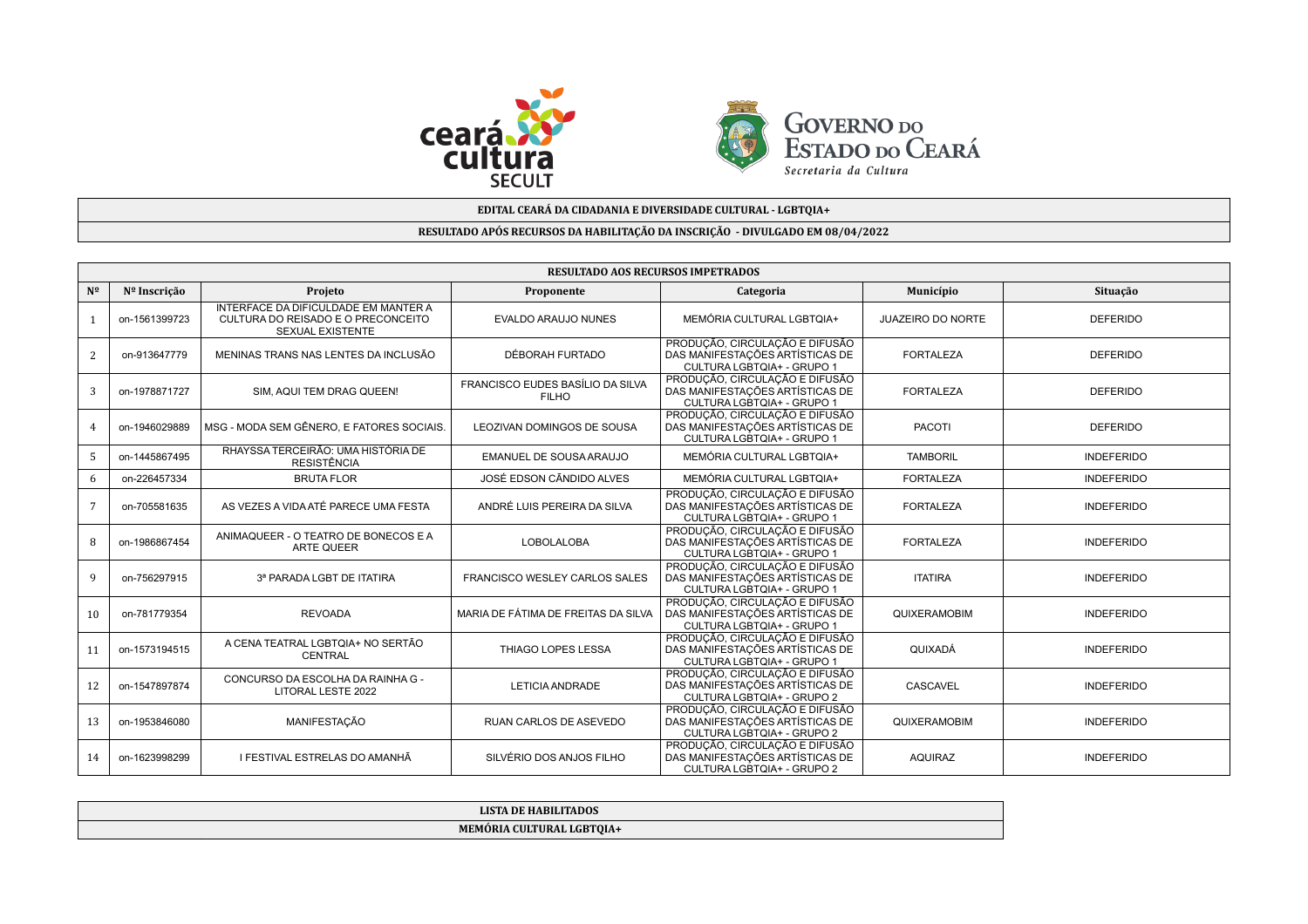| N <sup>2</sup> | Nº Inscrição  | Projeto                                                                                                                                                                                   | Proponente                                     | Município                | Situação          |
|----------------|---------------|-------------------------------------------------------------------------------------------------------------------------------------------------------------------------------------------|------------------------------------------------|--------------------------|-------------------|
| $\mathbf{1}$   | on-1685348281 | DESTERRO: EXPANDIR NO DIVERSO                                                                                                                                                             | ALTEMAR GOMES MONTEIRO                         | <b>FORTALEZA</b>         | <b>HABILITADO</b> |
| 2              | on-1820750082 | CADA UM É DIFERENTE, TODOS SÃO IGUAIS!                                                                                                                                                    | ANA BEATRIZ DE LEMOS SILVA                     | <b>FORTALEZA</b>         | <b>HABILITADO</b> |
| 3              | on-421137393  | DIVERSIDADE JUNINA: UMA ICONOGRAFIA DA<br>PRESENCA LGBTQIA+ NA MAIOR FESTA<br>POPULAR DO NORDESTE                                                                                         | AUGUSTO JOSÉ SANTOS OLIVEIRA                   | <b>FORTALEZA</b>         | <b>HABILITADO</b> |
| $\overline{4}$ | on-1842301379 | FLIDS: MANUTENÇÃO DO SITE E AUTORIAS 2022                                                                                                                                                 | BENEDITO TEIXEIRA DE SOUSA                     | <b>FORTALEZA</b>         | <b>HABILITADO</b> |
| 5              | on-842344788  | "O SHOPPING DA MINHA VIDA"                                                                                                                                                                | CAROLINE SOUSA BEZERRA                         | <b>FORTALEZA</b>         | <b>HABILITADO</b> |
| 6              | on-1500081368 | O QUE PODE UM CORPO SUBALTERNO?                                                                                                                                                           | <b>CLAUDEMIR CARLOS ALMEIDA</b>                | <b>TAUÁ</b>              | <b>HABILITADO</b> |
| $\overline{7}$ | on-531115892  | <b>BONECA A PILHA</b>                                                                                                                                                                     | DANIEL VIEIRA LIMA                             | <b>FORTALEZA</b>         | <b>HABILITADO</b> |
| 8              | on-1429549809 | I SEMANA JANAINA DUTRA DOS SERTÕES DE<br>CANINDÉ: DIÁLOGOS DA DIVERSIDADE                                                                                                                 | DAVID OLIVEIRA CRUZ                            | CANINDÉ                  | <b>HABILITADO</b> |
| 9              | on-308691979  | A FÚRIA E A POESIA DAS MULHERES LÉSBICAS<br>DO CEARÁ                                                                                                                                      | DÉBORAH COSTA MAIA                             | <b>FORTALEZA</b>         | <b>HABILITADO</b> |
| 10             | on-2035311673 | RETRATOS: MEMÓRIAS DAS RE-EXISTÊNCIAS<br>EM RUSSAS-CE"                                                                                                                                    | ELIAQUIM DA SILVA GONÇALVES                    | <b>ACARAPE</b>           | <b>HABILITADO</b> |
| 11             | on-2026577403 | <b>HISTÓRIAS E VIDAS</b>                                                                                                                                                                  | ERICO ROCHA FRANCO                             | <b>BATURITÉ</b>          | <b>HABILITADO</b> |
| 12             | on-1561399723 | INTERFACE DA DIFICULDADE EM MANTER A<br>CULTURA DO REISADO E O PRECONCEITO<br>SEXUAL EXISTENTE                                                                                            | <b>EVALDO ARAUJO NUNES</b>                     | <b>JUAZEIRO DO NORTE</b> | <b>HABILITADO</b> |
| 13             | on-145653190  | ARCO ÍRIS                                                                                                                                                                                 | FERNANDO SOUZA DO NASCIMENTO                   | <b>FORTALEZA</b>         | <b>HABILITADO</b> |
| 14             | on-453398875  | PODCAST CONVERSA VIADA: MEMÓRIAS<br><b>HISTÓRICAS</b>                                                                                                                                     | FLAVIANO RABELO DO NASCIMENTO                  | <b>FORTALEZA</b>         | <b>HABILITADO</b> |
| 15             | on-389828548  | MEMORIAL VIRTUAL DA CULTURA LGBTQIA+                                                                                                                                                      | <b>FRANCISCA ERICA PEREIRA</b>                 | <b>ACOPIARA</b>          | <b>HABILITADO</b> |
| 16             | on-300186060  | <b>TRANSFORMADORAS</b>                                                                                                                                                                    | FRANCISCO GLAYTON ROSA DOS<br><b>SANTOS</b>    | <b>FORTALEZA</b>         | <b>HABILITADO</b> |
| 17             | on-1982400993 | DOCUMENTÁRIO: PARA ALÉM DO BANCO ROSA                                                                                                                                                     | FRANCISCO IDELFONSO ANDRADE DE<br><b>SOUSA</b> | <b>ITAPIPOCA</b>         | <b>HABILITADO</b> |
| 18             | on-1245193918 | RENOVAÇÃO DO SAGRADO CORAÇÃO DE JESUS                                                                                                                                                     | FRANCISCO JOAO DA SILVA                        | JUAZEIRO DO NORTE        | <b>HABILITADO</b> |
| 19             | on-1900700993 | AS DAMAS TRANS DO SÃO JOÃO                                                                                                                                                                | <b>IVALO AUGUSTO DE LIMA BARBOSA</b>           | <b>FORTALEZA</b>         | <b>HABILITADO</b> |
| 20             | on-743131231  | A DAMA DE FERRO DO SERTÃO.                                                                                                                                                                | JEAN PATRICK ADRADE DA SILVA                   | CANINDÉ                  | <b>HABILITADO</b> |
| 21             | on-711423085  | PROJETO DESFILE MISS GAY OLAVO OLIVEIRA<br>2022                                                                                                                                           | JOHN MULLER MATIAS DE<br>ALBURQUERQUE          | <b>FORTALEZA</b>         | <b>HABILITADO</b> |
| 22             | on-1993950833 | MEMÓRIAS DA DIVERSIDADE                                                                                                                                                                   | JOSÉ FLÁVIO CHAGAS                             | <b>IGUATU</b>            | <b>HABILITADO</b> |
| 23             | on-1075462362 | LIVRO DIGITAL: UM RECORTE DA CENA<br>LGBTQIA+ DO CEARÁ                                                                                                                                    | JOSE LUCAS SANTANA ALEXANDRE                   | <b>FORTALEZA</b>         | <b>HABILITADO</b> |
| 24             | on-678590557  | AXÉ DE TODAS AS CORES: UM OLHAR PARA A<br>DIVERSIDADE DENTRO DA RELIGIÃO AFRO-<br>BRASILEIRA CANDOMBLÉ.                                                                                   | JOSIANE CORDEIRO DE ASSIS SOUZA.               | MARACANAÚ                | <b>HABILITADO</b> |
| 25             | on-1232301139 | MULHER: ESTRELA QUE CLAREIA O MUNDO                                                                                                                                                       | KELMA LUZIA NUNES OTAVIANO                     | <b>FORTALEZA</b>         | <b>HABILITADO</b> |
| 26             | on-379801485  | CHEGAY - CHEGASTES - CHEGOU - CHEGAMOS                                                                                                                                                    | LEANDRO DE SOUSA GONÇALVES                     | QUIXERAMOBIM             | <b>HABILITADO</b> |
| 27             | on-1354978783 | INÚMERAS PROJETO-PROJÉTIL - PUBLICACÃO-<br>CELEBRAÇÃO DE VIDA E CRIAÇÃO DE<br>DOCUMENTO DE MEMÓRIA VIVA<br>TRANS/TRAVESTI/NÃO-BINÁRIA POR MEIO DA<br>PINTURA E DO DESIGN DIGITAL NO CEARÁ | <b>LEVI MOTA MUNIZ</b>                         | <b>FORTALEZA</b>         | <b>HABILITADO</b> |
| 28             | on-1208178654 | MEMÓRIA TRANS DE TERREIRO: VIDA<br>TRANSGÊNERO DENTRO DO CULTO AFRO-<br>BRASILEIRO NO SERTÃO.                                                                                             | LUCAS DE ALMEIDA AZEVEDO                       | QUIXERAMOBIM             | <b>HABILITADO</b> |
| 29             | on-1685811768 | CATÁLOGO DA EXPOSIÇÃO SOTERRAMENTO                                                                                                                                                        | LUCAS DILACERDA                                | <b>FORTALEZA</b>         | <b>HABILITADO</b> |
| 30             | on-197032412  | <b>CACTÁCEOS</b>                                                                                                                                                                          | LUCELINDO DIAS FERREIRA JUNIOR                 | <b>RUSSAS</b>            | <b>HABILITADO</b> |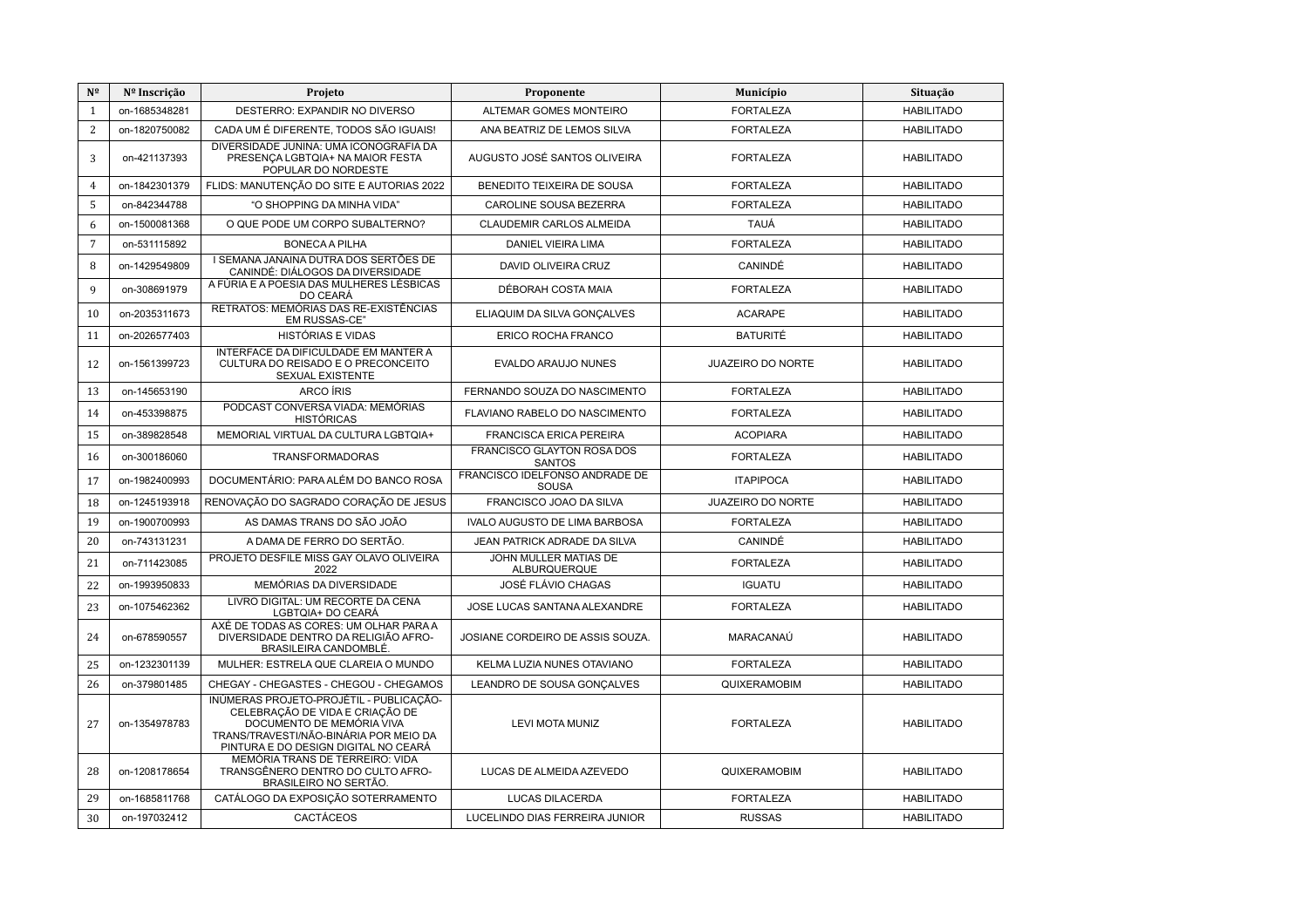| 31             | on-1405643167 | SEMINÁRIO JUNTANDO OS PEDAÇOS                                                                                                                                                      | LUIZA MARIA ARAGAO PONTES                                                                 | <b>FORTALEZA</b>      | <b>HABILITADO</b> |
|----------------|---------------|------------------------------------------------------------------------------------------------------------------------------------------------------------------------------------|-------------------------------------------------------------------------------------------|-----------------------|-------------------|
| 32             | on-1235311576 | ORGULHO E MEMÓRIA GLSBTQIA+                                                                                                                                                        | MARIA SOCORRO FREITAS BARROSO                                                             | <b>URUBURETAMA</b>    | <b>HABILITADO</b> |
| 33             | on-1677410513 | MONA GADELHA, UMA ARTISTA NADA<br>CONVENCIONAL - UM SEMINÁRIO SOBRE A<br>OBRA DA CANTORA E COMPOSITORA                                                                             | MARÍLIA ALMEIDA PAIVA                                                                     | <b>FORTALEZA</b>      | <b>HABILITADO</b> |
| 34             | on-846334098  | <b>DIVERSIDADE POD</b>                                                                                                                                                             | NATHÁLIA RODRIGUES DE AQUINO                                                              | CRATO                 | <b>HABILITADO</b> |
| 35             | on-1134108719 | CONTA TUA HISTÓRIA!                                                                                                                                                                | PAULO ANDREZIO SOUSA E SILVA                                                              | CRATO                 | <b>HABILITADO</b> |
| 36             | on-816972751  | NOVA RUSSAS: 100 ANOS DE HISTÓRIAS E<br>CONQUISTAS. (3ª PARADA DA DIVERSIDADE<br>NOVARUSSENSE)                                                                                     | PAULO RICARDO ANDRADE DA COSTA                                                            | <b>NOVA RUSSAS</b>    | <b>HABILITADO</b> |
| 37             | on-399980265  | ATIRASTE UMA PEDRA, MEMÓRIAS                                                                                                                                                       | PAULO ROBERTO VIANNA JÚNIOR                                                               | <b>FORTALEZA</b>      | <b>HABILITADO</b> |
| 38             | on-439883283  | CONFLUÊNCIAS LGBTQIA+ E A CULTURA<br>BARBALHENSE: "HISTÓRIA, RESISTÊNCIA E<br>RESSIGNIFICAÇÃO"                                                                                     | PÉRTROUSSON FIDELIS LOURENCO                                                              | <b>BARBALHA</b>       | <b>HABILITADO</b> |
| 39             | on-1887070562 | 1º SEMINÁRIO ARTÍSTICO CULTURAL LGBTQI+                                                                                                                                            | RAIMUNDO KLEBERSON DE OLIVEIRA<br><b>BENICIO</b>                                          | CRATO                 | <b>HABILITADO</b> |
| 40             | on-57552324   | II CICLO DE FORMAÇÃO LGBTQIA+                                                                                                                                                      | RAVEL ANDRADE DE SOUSA                                                                    | <b>FORTALEZA</b>      | <b>HABILITADO</b> |
| 41             | on-1667982868 | <b>FALA SAPATÃO</b>                                                                                                                                                                | RENATA MONTE CARNEIRO                                                                     | <b>FORTALEZA</b>      | <b>HABILITADO</b> |
| 42             | on-182911076  | MÁRCIA MENDONÇA A TRANSFORMAÇÃO DO<br><b>ARTISTA</b>                                                                                                                               | REUBER TADEU LOPES CHAVES                                                                 | LIMOEIRO DO NORTE     | <b>HABILITADO</b> |
| 43             | on-2099935603 | CONCURSO DO RAINHA G - CONEXÃO JUNINA -<br>5ª EDICÃO                                                                                                                               | RICARDO COSTA DOS SANTOS                                                                  | <b>FORTALEZA</b>      | <b>HABILITADO</b> |
| 44             | on-1262759288 | OS GRANDES ASTROS DO CASAMENTO<br>MATUTO.                                                                                                                                          | SÉRGIO ROBERTO ALVES NASCIMENTO                                                           | CARIRÉ                | <b>HABILITADO</b> |
| 45             | on-192551533  | MANIFESTAÇÕES DA DIVERSIDADE SEXUAL EM<br>SOBRAL: SUAS RELEVÂNCIAS SOCIAIS -<br>ANÁLISE E REGISTROS.                                                                               | STEFÂNIA GRACIANO GAMELEIRA                                                               | <b>SOBRAL</b>         | <b>HABILITADO</b> |
| 46             | on-1962690759 | CEARENSES DE UM CEARÁ DIVERSO                                                                                                                                                      | <b>TIAGO GOMES DUARTE</b>                                                                 | <b>FORTALEZA</b>      | <b>HABILITADO</b> |
| 47             | on-1395001111 | RAINHAS JUNINAS DA DIVERSIDADE                                                                                                                                                     | VALDEMIR FURTUNA ALVES                                                                    | <b>SOBRAL</b>         | <b>HABILITADO</b> |
| 48             | on-748441274  | CULTURA E MEMÓRIA LGBTQIA+ EM SOBRAL                                                                                                                                               | VINÍCIUS CHAVES ALMEIDA                                                                   | <b>SOBRAL</b>         | <b>HABILITADO</b> |
| 49             | on-1390939314 | CONSTRUINDO REIMAGINAÇÕES: IMAGENS E<br><b>ARTIVISMOS QUEER</b>                                                                                                                    | WALDIRIO OLIVEIRA CASTRO                                                                  | <b>FORTALEZA</b>      | <b>HABILITADO</b> |
| 50             | on-2119456373 | ENTRE BANDEIRAS, CHITÃO, FLORES E<br>ESPINHOS. A CORAGEM DE SER QUEM VOCÊ É.<br>DOCUMENTÁRIO SOBRE A<br>REPRESENTATIVIDADE TRANS NO CICLO<br>JUNINO. RESISTÊNCIA DAS TRANS JS-SOL. | WESLEY MARTINS DE SOUSA                                                                   | CANINDÉ               | <b>HABILITADO</b> |
| 51             | on-473985123  | PUBLICAÇÃO DO E-BOOK: INSURGÊNCIAS DE<br>UMA CRIAÇÃO HOMOAFETIVA                                                                                                                   | WILLIAM AXEL DA SILVA MOREIRA                                                             | <b>FORTALEZA</b>      | <b>HABILITADO</b> |
| 52             | on-1776254866 | SÃO JOÃO DE CORES                                                                                                                                                                  | YSLAN PEREIRA DA SILVA                                                                    | SÃO JOÃO DO JAGUARIBE | <b>HABILITADO</b> |
| 53             | on-549595009  | REGISTRO DAS PARADAS PELA DIVERSIDADE<br>NO ESTADO DO CEARÁ                                                                                                                        | YURI SILVA LIMA                                                                           | CASCAVEL              | <b>HABILITADO</b> |
|                |               |                                                                                                                                                                                    | PRODUÇÃO, CIRCULAÇÃO E DIFUSÃO DAS MANIFESTAÇÕES ARTÍSTICAS DE CULTURA LGBTQIA+ - GRUPO 1 |                       |                   |
| $N^{\Omega}$   | Nº Inscrição  | Projeto                                                                                                                                                                            | Proponente                                                                                | Município             | Situação          |
| $\mathbf{1}$   | on-706876941  | TRANSFORMANDO: FORMAÇÃO EM MODA                                                                                                                                                    | ADRIANO BESSA DOS SANTOS                                                                  | <b>FORTALEZA</b>      | <b>HABILITADO</b> |
| $\overline{2}$ | on-1795241125 | FEST+   FAROFÃO TRANSDIVERSO -<br>ACAMPAMENTO CULTURAL MULTIARTÍSTICO                                                                                                              | ALESSANDRA SARAIVA PINHEIRO<br><b>FERRAZ</b>                                              | CAUCAIA               | <b>HABILITADO</b> |
| 3              | on-2024690368 | MERCADO AQUÉ PINK: IMPLEMENTACÃO DA<br>PLATAFORMA DE COMERCIALIZAÇÃO<br>(MARKETPLACE) PARA A COMUNIDADE<br>LGBTQIA+                                                                | ANDRÉA SARAIVA MARTINS                                                                    | <b>FORTALEZA</b>      | <b>HABILITADO</b> |
| 4              | on-724902614  | TRANS E TRAVESTIS NA TÉCNICA                                                                                                                                                       | ANNA CAROLINA DE MORAIS VIEIRA                                                            | <b>FORTALEZA</b>      | <b>HABILITADO</b> |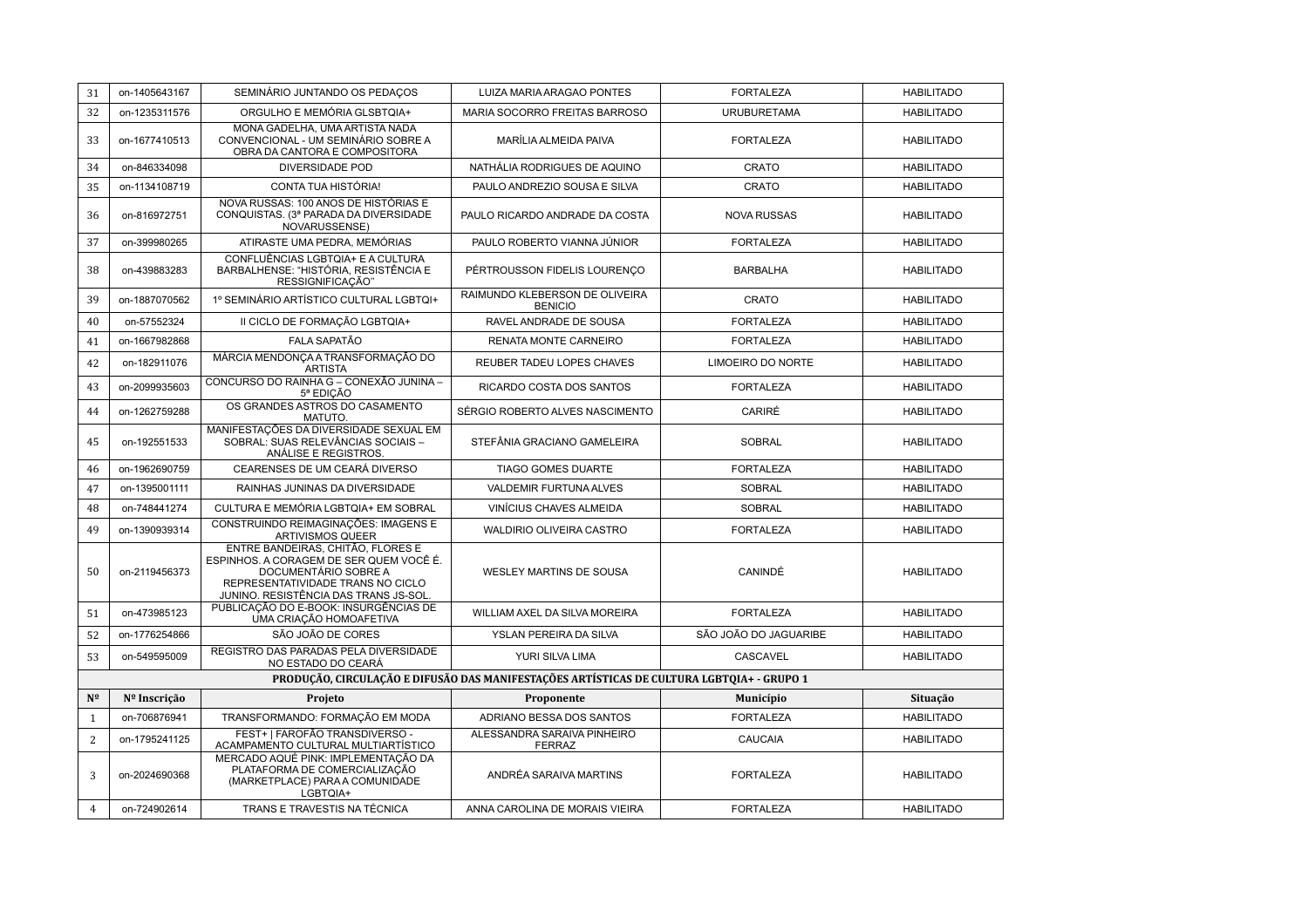| 5              | on-1936267512 | <b>LOVE STORY</b>                                                                                                               | ANTONIA MARÍLIA DOS SANTOS<br><b>OLIVEIRA</b> | <b>FORTALEZA</b>      | <b>HABILITADO</b> |
|----------------|---------------|---------------------------------------------------------------------------------------------------------------------------------|-----------------------------------------------|-----------------------|-------------------|
| 6              | on-204879009  | TV WEB ARTE DE AMAR - PROGRAMA SEM<br><b>BAGUNCA</b>                                                                            | ANTONILZA FARIAS FERREIRA                     | <b>FORTALEZA</b>      | <b>HABILITADO</b> |
| $\overline{7}$ | on-1479175412 | II SEMANA TRANS ACÃO                                                                                                            | ANTONIO EILTON MATEUS DA SILVA                | QUIXADÁ               | <b>HABILITADO</b> |
| 8              | on-888153726  | LGBTQIA+ EM ACAO                                                                                                                | ANTONIO IVAN PEREIRA SOUZA                    | <b>IRACEMA</b>        | <b>HABILITADO</b> |
| $\mathbf{q}$   | on-1437608759 | VIZINHA A MIM                                                                                                                   | ANTONIO LEÃO DE SOUZA NETO                    | <b>FORTALEZA</b>      | <b>HABILITADO</b> |
| 10             | on-843078513  | <b>SEM REMETENTE</b>                                                                                                            | ANTONIO LOURRAN TAVARES SILVA                 | <b>FORTALEZA</b>      | <b>HABILITADO</b> |
| 11             | on-845770310  | PSYCHOPATHIA SEXUALIS                                                                                                           | ANTONIO TAVARES DE SOUSA NETO                 | <b>FORTALEZA</b>      | <b>HABILITADO</b> |
| 12             | on-391589856  | <b>MYSTURA AO CARIRI</b>                                                                                                        | ARIEL FERREIRA DO NASCIMENTO                  | <b>FORTALEZA</b>      | <b>HABILITADO</b> |
| 13             | on-1387480095 | <b>LAMENTO TANTO</b>                                                                                                            | ARTUR PEREIRA GOMES NETO                      | <b>FORTALEZA</b>      | <b>HABILITADO</b> |
| 14             | on-826413991  | CAMINHOS DA RESISTÊNCIA                                                                                                         | <b>BIANCA CASTRO DE ALMEIDA</b>               | <b>ACOPIARA</b>       | <b>HABILITADO</b> |
| 15             | on-1424313158 | VOGUE 432                                                                                                                       | <b>BRUNO GOMES DOS SANTOS</b>                 | <b>IGUATU</b>         | <b>HABILITADO</b> |
| 16             | on-363544310  | AS CRÔNICAS DE TALLULAH - A TRILOGIA"<br>AÇÕES DE COMBATE A LGBTFOBIA NO CEARÁ.                                                 | BRUNO LIMA ANDRADE                            | CAUCAIA               | <b>HABILITADO</b> |
| 17             | on-1060335974 | FESTIVAL MANAS, MINAS E MONAS                                                                                                   | CAMILA MARIA GUERRA CAMELO                    | <b>FORTALEZA</b>      | <b>HABILITADO</b> |
| 18             | on-1645750183 | CONVERSAS SOBRE AFETO: AMOR-AÇÃO ENTRE<br>LGBTQIA+                                                                              | CARLEZIANA RODRIGUES DOS SANTOS               | <b>IGUATU</b>         | <b>HABILITADO</b> |
| 19             | on-75064433   | MONTAÇÃO - O MUSICAL                                                                                                            | CHARLONE DE MARIA VICTOR                      | <b>FORTALEZA</b>      | <b>HABILITADO</b> |
| 20             | on-1301681914 | INSUBMISSAS: TRAJETÓRIAS LGBTQIA+                                                                                               | CÍCERO JOAQUIM DOS SANTOS                     | <b>PORTEIRAS</b>      | <b>HABILITADO</b> |
| 21             | on-1260027878 | FESTIVAL TRANSBORDA - RESISTIR PRA<br><b>EXISTIR, EXISTIR PRA REAGIR</b>                                                        | CICERO LEONARDO PEREIRA DE<br><b>OLIVEIRA</b> | <b>SENADOR POMPEU</b> | <b>HABILITADO</b> |
| 22             | on-1672957733 | ZANGA                                                                                                                           | <b>CLAUDIA AGUIAR CABRAL</b>                  | <b>FORTALEZA</b>      | <b>HABILITADO</b> |
| 23             | on-299394637  | RASTROS E FUGAS: AÇÕES DE<br><b>ALEMBRAMENTOS</b>                                                                               | CONCEIÇÃO DE MARIA MACAU MENDES               | <b>FORTALEZA</b>      | <b>HABILITADO</b> |
| 24             | on-1133446122 | INTERCÂMBIO DE RE- EXISTÊNCIA: ENTRE<br>MONSTROS E CANALHAS                                                                     | DAVI BEZERRA ALENQUER                         | <b>FORTALEZA</b>      | <b>HABILITADO</b> |
| 25             | on-557415603  | <b>BREGA TRANS</b>                                                                                                              | DIVA D'BRITO                                  | CRATO                 | <b>HABILITADO</b> |
| 26             | on-1287287712 | AMANSA-SENHOR                                                                                                                   | DAVID FELÍCIO ARAÚJO                          | <b>FORTALEZA</b>      | <b>HABILITADO</b> |
| 27             | on-1905487386 | DEU A LOUCA NA BRANCA DE NEVE - TEATRO<br>LGBTQIA+ ACESSIVEL                                                                    | DAVIDSON CALDAS MINÁ                          | <b>MARANGUAPE</b>     | <b>HABILITADO</b> |
| 28             | on-1909284431 | PARA ALÉM DAS PLUMAS E PAETÊS: I FESTIVAL<br>DE ARTE, DIVERSIDADE E CIDADANIA DO VALE<br>JAGUARIBE NO ENFRENTAMENTO À LGBTFOBIA | DHARLIN RAMON FREITAS FERNANDES               | <b>JAGUARIBE</b>      | <b>HABILITADO</b> |
| 29             | on-1170238102 | "ART LGBTQI+ DA COSTA OESTE"                                                                                                    | DIÓGENES WERNE DA COSTA LOPES                 | <b>FORTALEZA</b>      | <b>HABILITADO</b> |
| 30             | on-306712563  | CORPO - CANTOS DE POESIA E RESISTÊNCIA                                                                                          | EDNA RODRIGUES DA SILVA                       | <b>UMARI</b>          | <b>HABILITADO</b> |
| 31             | on-1477470049 | DEGENERADO TIBIRA: O DESBATISMO                                                                                                 | EDUARDO BRUNO FERNANDES FREITAS               | <b>FORTALEZA</b>      | <b>HABILITADO</b> |
| 32             | on-2030248077 | <b>IDENTIDADE LGBTQIA+</b>                                                                                                      | EDVANDO TOMAZ DE LIMA                         | QUIXADÁ               | <b>HABILITADO</b> |
| 33             | on-1359349668 | POR QUE VOCÊ NÃO ME ABRACA?                                                                                                     | ELENI OLIVEIRA DA SILVA                       | <b>FORTALEZA</b>      | <b>HABILITADO</b> |
| 34             | on-454708814  | O QUE OS VIZINHOS VÃO FALAR                                                                                                     | <b>EMANUEL SILVA DOS SANTOS</b>               | <b>FORTALEZA</b>      | <b>HABILITADO</b> |
| 35             | on-1583819482 | NO CEARÁ TEM DISSO, SIM! - HISTÓRIAS DE<br>RESISTÊNCIA EM TRÊS ATOS                                                             | ÉMERSON AFONSO SANTOS MARANHÃO                | <b>FORTALEZA</b>      | <b>HABILITADO</b> |
| 36             | on-783092740  | F.A.C.A. (FORTALEZA, ARTE, CORPO E AGORA?) -<br>NOVA TEMPORADA                                                                  | ÉRICA CHAVES NOGUEIRA                         | <b>FORTALEZA</b>      | <b>HABILITADO</b> |
| 37             | on-913647779  | MENINAS TRANS NAS LENTES DA INCLUSÃO                                                                                            | DÉBORAH FURTADO                               | <b>FORTALEZA</b>      | <b>HABILITADO</b> |
| 38             | on-1247636356 | INUNDAÇÃO                                                                                                                       | <b>EVYE ALVES CAVALCANTE</b>                  | <b>FORTALEZA</b>      | <b>HABILITADO</b> |
| 39             | on-1326212994 | FOR PRIDE FESTIVAL- CONECTANDO NOSSOS<br><b>ORGULHOS</b>                                                                        | <b>FABIO LIMA NOBRE</b>                       | <b>FORTALEZA</b>      | <b>HABILITADO</b> |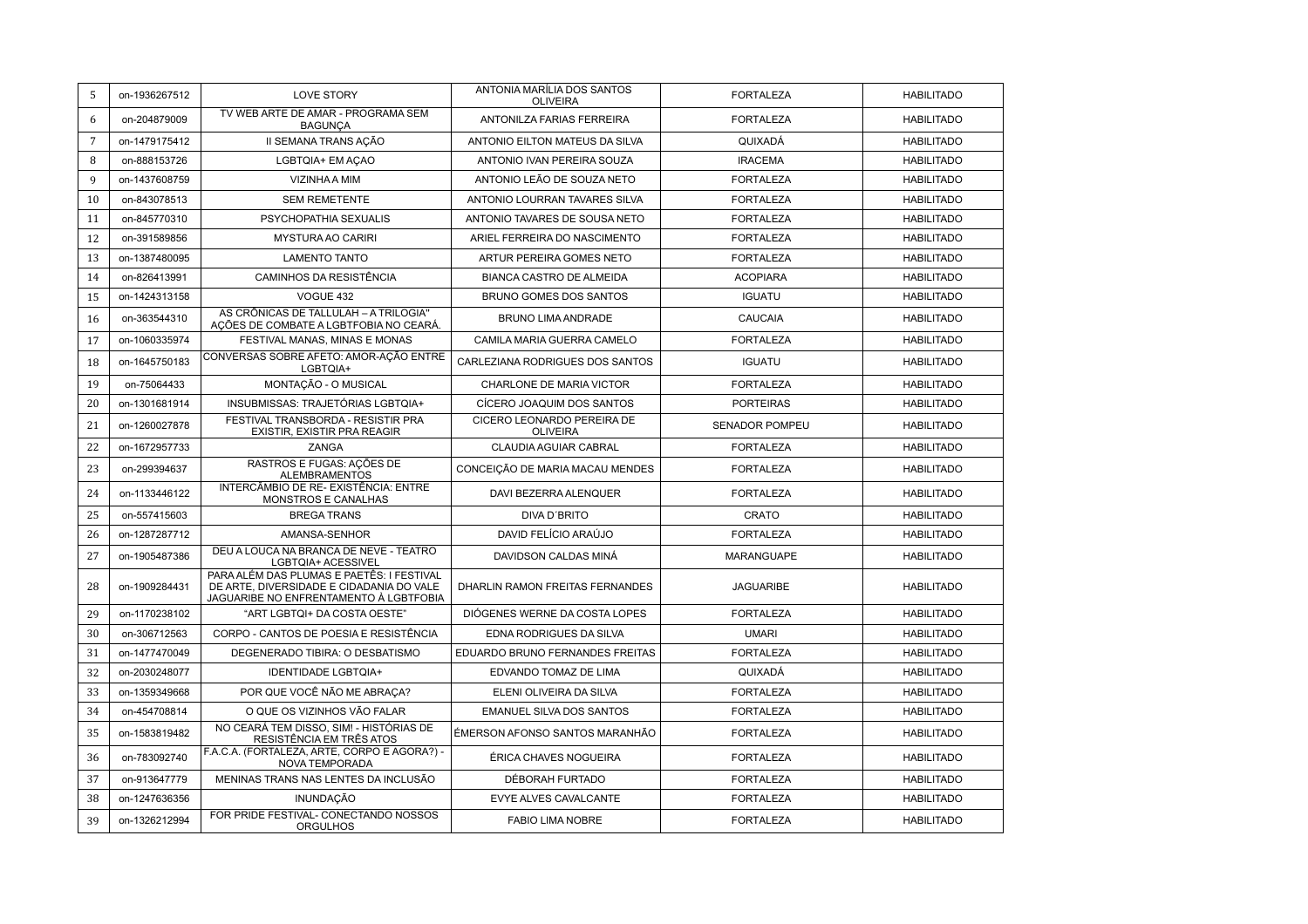| 40 | on-1214464574 | MIL NOMES AO MAR                                                                                                                                         | LINGA ACÁCIO NORMANDO                             | <b>FORTALEZA</b>  | <b>HABILITADO</b> |
|----|---------------|----------------------------------------------------------------------------------------------------------------------------------------------------------|---------------------------------------------------|-------------------|-------------------|
| 41 | on-165623579  | ALUGAM-SE LUAS                                                                                                                                           | <b>FRANCIÉLIO DA SILVA CHAGAS</b>                 | <b>IGUATU</b>     | <b>HABILITADO</b> |
| 42 | on-732912041  | FESTIVAL QUARENTENA DE CINEMA                                                                                                                            | <b>FRANCILENE SILVA NASCIMENTO</b>                | <b>SOBRAL</b>     | <b>HABILITADO</b> |
| 43 | on-248318889  | 1ª PARADA LGBTQIA+ DE MILAGRES                                                                                                                           | <b>FRANCINALDO DE SOUSA SANTOS</b>                | <b>MILAGRES</b>   | <b>HABILITADO</b> |
| 44 | on-27988455   | NENHUM CAMINHO NÃO LEVA A NENHUM LUGAR                                                                                                                   | FRANCISCO CLEBSON DOS SANTOS<br><b>MOURA</b>      | <b>FORTALEZA</b>  | <b>HABILITADO</b> |
| 45 | on-1978871727 | SIM, AQUI TEM DRAG QUEEN!                                                                                                                                | FRANCISCO EUDES BASÍLIO DA SILVA<br><b>FILHO</b>  | ICÓ               | <b>HABILITADO</b> |
| 46 | on-319638745  | CURSO DE FORMAÇÃO PROFISSIONAL DE<br>COSTURA E MODA PARA PESSOAS TRAVESTIS E<br>TRANSEXUAIS E DESFILE DE MODA TRANS.                                     | FRANCISCO JAVIER GARCIA NUNEZ                     | <b>FORTALEZA</b>  | <b>HABILITADO</b> |
| 47 | on-729811546  | LUCAZ UCHOA & AS VIÚVAS-NEGRAS                                                                                                                           | FRANCISCO LUCAS UCHOA<br><b>NASCIMENTO FREIRE</b> | <b>SOBRAL</b>     | <b>HABILITADO</b> |
| 48 | on-1860789724 | I ENCONTRO REGIONAL LGBTQIA+ DE<br><b>COMICIDADE E VARIEDADES</b>                                                                                        | FRANCISCO RAFHAEL GUERRA CAMELO                   | <b>FORTALEZA</b>  | <b>HABILITADO</b> |
| 49 | on-1744265049 | GRAVAÇÃO DO PRIMEIRO ÁLBUM DA AQUARELA<br>DA MÃE SOMBRIA: "PARTINDO"                                                                                     | <b>FRANCISCO RAIMAR DA SILVA</b>                  | <b>BARBALHA</b>   | <b>HABILITADO</b> |
| 50 | on-69228820   | FESTIVAL DIVERSIDADE! INCLUSÃO, DIGNIDADE<br>E RESPEITO JÁ!"                                                                                             | FRANCISCO REGINALDO PEREIRA DA<br><b>SILVA</b>    | MARACANAÚ         | <b>HABILITADO</b> |
| 51 | on-1161382893 | 12 VIDAS EM 1 ANO.                                                                                                                                       | FRANCISCO VLADIMIR LIBERIO DA SILVA               | <b>FORTALEZA</b>  | <b>HABILITADO</b> |
| 52 | on-1043626518 | INDIE: A DIVINA TRAGÉDIA                                                                                                                                 | FRANCISCO WALLYSSON DE MENEZES<br><b>COSTA</b>    | CHOROZINHO        | <b>HABILITADO</b> |
| 53 | on-1736656119 | SEMANA DA DIVERSIDADE - DR LUÍS PALHANO                                                                                                                  | <b>GENILDO LEONARDO VIEIRA</b>                    | <b>CRATEÚS</b>    | <b>HABILITADO</b> |
| 54 | on-414806570  | SEMANA DA DIVERSIDADE DE SEXUAL DE ICÓ -<br>I SEDISEX TEMA: REPRESENTATIVIDADE,<br>EDUCAÇÃO E SEXUALIDADE - CONVENÇÕES E<br><b>FRONTEIRAS</b>            | <b>GEOVANCI GOMES VIEIRA</b>                      | ICÓ               | <b>HABILITADO</b> |
| 55 | on-1217528525 | O ZOOM DA SENSIBILIDADE                                                                                                                                  | GEOVANE DOS SANTOS COELHO                         | <b>FORTALEZA</b>  | <b>HABILITADO</b> |
|    |               |                                                                                                                                                          |                                                   |                   |                   |
| 56 | on-1818510147 | TIREI DO ARMÁRIO: NARRATIVAS LGBTQIA+ DO<br><b>CEARÁ</b>                                                                                                 | GUILHERME ALVES DA SILVA                          | <b>TAUÁ</b>       | <b>HABILITADO</b> |
| 57 | on-1199865327 | TRANSLOCAR: O DOCUMENTÁRIO                                                                                                                               | <b>AFLORE FELIX ALVES</b>                         | CARIRIACU         | <b>HABILITADO</b> |
| 58 | on-155333742  | (R)EXISTIR                                                                                                                                               | JERÔNIMO NOGUEIRA NOBRE NETO                      | <b>FORTALEZA</b>  | <b>HABILITADO</b> |
| 59 | on-353978946  | <b>PINTOSAS</b>                                                                                                                                          | JESSIVANDO FERREIRA DE ALMEIDA                    | <b>AQUIRAZ</b>    | <b>HABILITADO</b> |
| 60 | on-514223716  | POR ONDE ANDAM NOSSOS AFETOS?                                                                                                                            | JOÃO PAULO DUARTE DE SOUSA                        | <b>FORTALEZA</b>  | <b>HABILITADO</b> |
| 61 | on-827149462  | CIRCUITO ITINERANTE LITERATURA E CINEMA<br>LGBTQIA+                                                                                                      | JORGE DOS SANTOS NOGUEIRA                         | JUAZEIRO DO NORTE | <b>HABILITADO</b> |
| 62 | on-1847598048 | QUEM SOU EU? - FESTIVAL CIDADANIA E<br>CULTURA LGBTQIA+ DO CARIRI                                                                                        | JOSÉ CARDOSO BEZERRA DE OLIVEIRA<br><b>BRITO</b>  | CRATO             | <b>HABILITADO</b> |
| 63 | on-1114007027 | LIBERTE-SE                                                                                                                                               | JOSÉ EDSON MOREIRA DE ARAÚJO                      | <b>AURORA</b>     | <b>HABILITADO</b> |
| 64 | on-2100699542 | CERCAS NO CHÃO: TERRITÓRIO CAMPONÊS E<br>DIVERSIDADE SEXUAL E DE GÊNERO NO CEARÁ                                                                         | JOSÉ FILHO ARAÚJO SANTOS                          | MONSENHOR TABOSA  | <b>HABILITADO</b> |
| 65 | on-660100482  | LABORATÓRIO DA CENA DIVERSA                                                                                                                              | JOSÉ JURACY DE OLIVEIRA NETO                      | <b>FORTALEZA</b>  | <b>HABILITADO</b> |
| 66 | on-1082422698 | ENTRE A TROVA, A TREVA, O TRUQUE E A CENA<br>DIÁLOGOS INTERARTÍSTICOS E PEDAGÓGICOS<br>POR UMA LITERATURA/TEATRO NA<br>CONTRANORMA DE GÊNERO/SEXUALIDADE | JULIANA DE AGUIAR TAVARES                         | <b>FORTALEZA</b>  | <b>HABILITADO</b> |
| 67 | on-2008491415 | BEIRANDO TERRITÓRIOS                                                                                                                                     | JULIANA DUARTE RIZZO DE OLIVEIRA                  | <b>FORTALEZA</b>  | <b>HABILITADO</b> |
| 68 | on-309150521  | CORPOS DESVIANTES - LABORATÓRIO DE ARTE<br>CIRCENSE PARA PESSOAS LGBTQIA+                                                                                | KAYE DJAMILIÁ FRANCELINO                          | <b>FORTALEZA</b>  | <b>HABILITADO</b> |
| 69 | on-1736073158 | TERRITÓRIO LGBTQIA+ : ARTES QUE<br><b>FLORESCEM A PERIFERIA</b><br>"PODTEATRO: TU JÁ OUVIU UMA ENCENAÇÃO                                                 | LARISSA RODRIGUES DE SOUSA                        | QUIXERAMOBIM      | <b>HABILITADO</b> |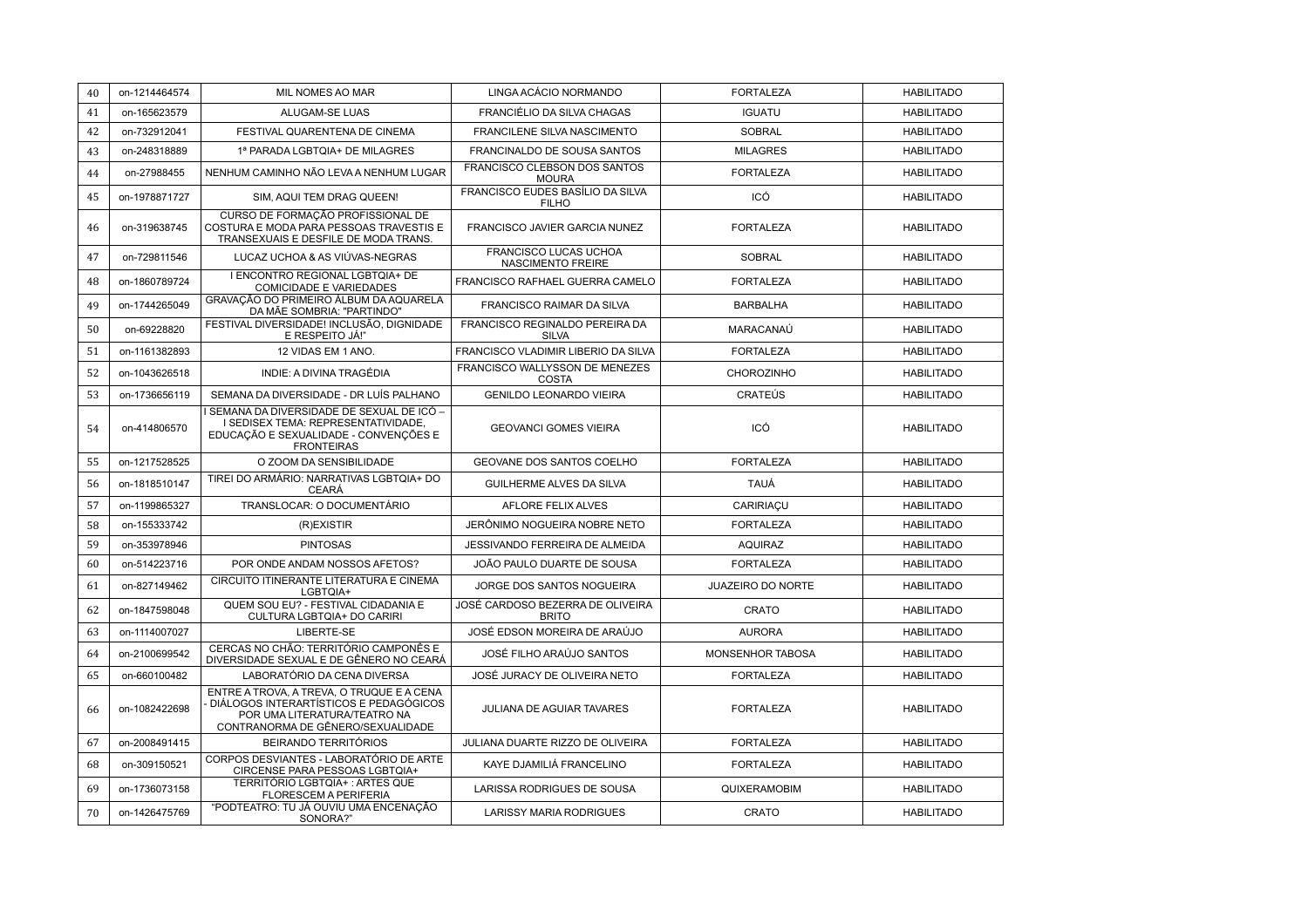| 71  | on-2076115238 | <b>CORPOS QUE IMPORTAM</b>                                                                                                                | LENINA ELIZABETH SILVA E SILVA                      | <b>FORTALEZA</b>         | <b>HABILITADO</b> |
|-----|---------------|-------------------------------------------------------------------------------------------------------------------------------------------|-----------------------------------------------------|--------------------------|-------------------|
| 72  | on-1412841914 | GLAMOURINGS: INVENÇÕES FICCIONAIS PARA<br><b>SUPERVIVER</b>                                                                               | <b>MELINDRA LINDRA</b>                              | <b>FORTALEZA</b>         | <b>HABILITADO</b> |
| 73  | on-1946029889 | MSG - MODA SEM GÊNERO, E FATORES SOCIAIS.                                                                                                 | LEOZIVAN DOMINGOS DE SOUSA                          | <b>FORTALEZA</b>         | <b>HABILITADO</b> |
| 74  | on-822682972  | FESTA LITERÁRIA DA DIVERSIDADE                                                                                                            | LETICIA DE LEORNE MENESCAL                          | <b>PACOTI</b>            | <b>HABILITADO</b> |
| 75  | on-712329883  | <b>BAR DANCANTE</b>                                                                                                                       | LÍLIA MOEMA SANTANA                                 | <b>FORTALEZA</b>         | <b>HABILITADO</b> |
| 76  | on-711479648  | V SERTÃO E DIVERSIDADE - FESTIVAL NACIONAL<br><b>DE CURTAS</b>                                                                            | LINDOMAR MARQUES DE OLIVEIRA                        | SENADOR POMPEU           | <b>HABILITADO</b> |
| 77  | on-2117607865 | <b>PIREXIA</b>                                                                                                                            | LÍVIA PEREIRA DA COSTA                              | <b>FORTALEZA</b>         | <b>HABILITADO</b> |
| 78  | on-1200634290 | QUEM VOS FALA É A BICHA POÉTICA                                                                                                           | LUAN RODRIGUES DO NASCIMENTO                        | <b>SOBRAL</b>            | <b>HABILITADO</b> |
| 79  | on-1599295075 | FESTA E DEVOÇÃO                                                                                                                           | <b>LUCAS VIDAL SILVA MORAES</b>                     | <b>FORTALEZA</b>         | <b>HABILITADO</b> |
| 80  | on-1260589972 | II CORPO. GÊNERO E SEXUALIDADE: PARA QUE<br>TE QUERO?                                                                                     | LUCAS VIEIRA DE OLIVEIRA                            | PIQUET CARNEIRO          | <b>HABILITADO</b> |
| 81  | on-858725057  | PÃO CU'M OVO                                                                                                                              | LUCIVAN MOURA SANTOS                                | <b>FORTALEZA</b>         | <b>HABILITADO</b> |
| 82  | on-2029916047 | DANCE SEUS PARANGOLÉS                                                                                                                     | LUIZ OTÁVIO DE QUEIROZ PONTES                       | <b>FORTALEZA</b>         | <b>HABILITADO</b> |
| 83  | on-988838075  | MARAVILHAS - EXPERIMENTAÇÕES EM FORMA<br>DE NARRATIVA SERIADA ENTRE O<br>AFROFUTURISMO E AS CORPAS DISSIDENTES<br>NUM CONTEXTO FANTÁSTICO | MANOEL UALLYSON PEREIRA DA SILVA                    | <b>FORTALEZA</b>         | <b>HABILITADO</b> |
| 84  | on-1503421695 | <b>BONDE DANCE LGBTQIA+</b>                                                                                                               | MARCELO BARBOSA BAIMA                               | <b>FORTALEZA</b>         | <b>HABILITADO</b> |
| 85  | on-2106600913 | AMARGA: TRÍPLICE DO DISSABOR                                                                                                              | <b>MOON KENZO</b>                                   | <b>SOBRAL</b>            | <b>HABILITADO</b> |
| 86  | on-1946189207 | MEMÓRIAS DE MANEQUIM                                                                                                                      | MARCOS PAULO PINHEIRO NOBRE                         | <b>FORTALEZA</b>         | <b>HABILITADO</b> |
| 87  | on-966091189  | MOSTRA AQUENDA CARIRI. PLATAFORMA<br>ARTÍSTICO-CULTURAL DE LGBTQIA+ PRETE-<br>INDÍGENAS!                                                  | MARIA CLAUDINEIDE ALVES MACÊDO                      | JUAZEIRO DO NORTE        | <b>HABILITADO</b> |
| 88  | on-498289762  | FESTIVAL JANAÍNA DUTRA: RESISTÊNCIA, LUTA E<br><b>EQUIDADE</b>                                                                            | MARIA HELANE SILVA ANDRÉ                            | CANINDÉ                  | <b>HABILITADO</b> |
| 89  | on-456727814  | SAINDO DO ARMÁRIO: 40 ANOS DE FIGURINISMO<br>LGBTQIA+ DE DAMI CRUZ                                                                        | MARIA LILIAN MARTINS DE ABREU                       | <b>FORTALEZA</b>         | <b>HABILITADO</b> |
| 90  | on-1394567169 | OFICINA VÍDEO E DESIGN EM CELULAR:<br>FERRAMENTAS DE ARTIVISMO E<br>EMPREENDEDORISMO PARA LGBTQIA+.                                       | MARIA VERÔNICA DA SILVA GUEDES                      | <b>FORTALEZA</b>         | <b>HABILITADO</b> |
| 91  | on-1791904673 | COLETÂNEA LITERÁRIA LGBTQIA+                                                                                                              | MARÍLIA GABRIELA DE LIMA                            | MARACANAÚ                | <b>HABILITADO</b> |
| 92  | on-1223977685 | ANA E BÁRBARA - NUNCA É TARDE, NUNCA É<br><b>DEMAIS</b>                                                                                   | <b>MARINA BRITO MORAIS</b>                          | <b>FORTALEZA</b>         | <b>HABILITADO</b> |
| 93  | on-602358265  | <b>AS DIVICATS</b>                                                                                                                        | MARYLUCE DO NASCIMENTO<br><b>FERNANDES BERANGER</b> | <b>FORTALEZA</b>         | <b>HABILITADO</b> |
| 94  | on-604313939  | RELICARIUM. VOLUME 1                                                                                                                      | MATHEUS LIMA MONTEIRO                               | <b>FORTALEZA</b>         | <b>HABILITADO</b> |
| 95  | on-2011784015 | <b>MIXTURA QUEER</b>                                                                                                                      | MAURÍCIO TANCREDO COSTA DO<br><b>NASCIMENTO</b>     | <b>MARANGUAPE</b>        | <b>HABILITADO</b> |
| 96  | on-1360096463 | FESTIVAL DESACUENDA! - FESTIVAL DE<br>MANIFESTAÇÕES ARTÍSTICAS LGBTQIA+"                                                                  | MEYRELÚCIA DE CASTRO BEZERRA                        | <b>EUSÉBIO</b>           | <b>HABILITADO</b> |
| 97  | on-1399525257 | FESTIVAL DIVERSARTES CENTRO SUL<br>(CULTURA, ECONOMIA, POLÍTICA E ARTE<br>LGBTQIA+)                                                       | MICHELLE PINTO MACIEL                               | <b>IGUATU</b>            | <b>HABILITADO</b> |
| 98  | on-1083146011 | FESTIVAL BARULHINHO - FALA QUE É ELA !!!                                                                                                  | NÁDIA MARIA FERREIRA DE SOUSA                       | <b>FORTALEZA</b>         | <b>HABILITADO</b> |
| 99  | on-1736589520 | QUEDA D'AGUA                                                                                                                              | NATALY ROCHA DE SOUSA                               | <b>FORTALEZA</b>         | <b>HABILITADO</b> |
| 100 | on-1751130309 | CIRCULACÃO DO CURTA-METRAGEM<br>CALEIDOSCÓPIO EM ESCOLAS PÚBLICAS DE<br>ENSINO MÉDIO DA IBIAPABA                                          | NATANAEL PORTELA DE SOUZA                           | <b>TIANGUÁ</b>           | <b>HABILITADO</b> |
| 101 | on-987567520  | ELES NÃO SABEM O QUE FAZEM                                                                                                                | NÍCOLAS ANDERSON SOBREIRA<br><b>TAVARES</b>         | <b>JUAZEIRO DO NORTE</b> | <b>HABILITADO</b> |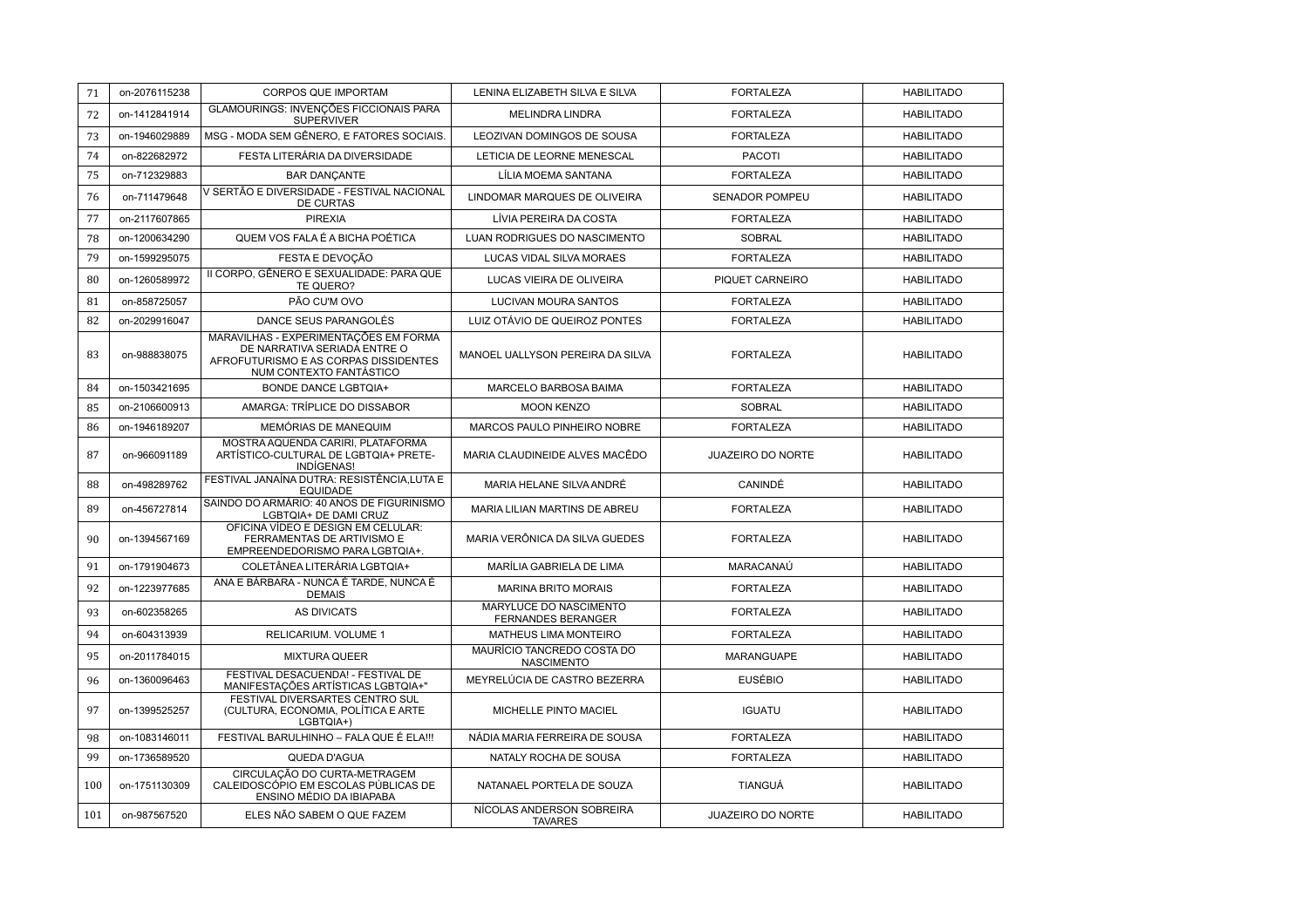| 102            | on-1419126308 | MOSTRA O TEU, BIXA!                                             | NICOLAS EMANUEL DE SOUZA AQUINO                                                           | <b>HORIZONTE</b>         | <b>HABILITADO</b> |
|----------------|---------------|-----------------------------------------------------------------|-------------------------------------------------------------------------------------------|--------------------------|-------------------|
| 103            | on-37367517   | O SÃO JOÃO É QUEER!                                             | <b>DENILSON ALVES VALENTIM</b>                                                            | <b>MERUOCA</b>           | <b>HABILITADO</b> |
| 104            | on-1087386036 | MISS GAY REGIONAL - PACAJUS - 23ª ED.                           | <b>ODAIL JOSÉ FREITAS</b>                                                                 | <b>PACAJUS</b>           | <b>HABILITADO</b> |
| 105            | on-1467568144 | TRANSAÇÃO                                                       | PAULO RICARDO DA SILVA LIMA                                                               | QUIXADÁ                  | <b>HABILITADO</b> |
| 106            | on-1812403271 | POC - PROCEDIMENTOS PARA OCUPAÇÃO DA<br>CIDADE (A BARRICADA)    | AIRES FURTADO CHAGAS                                                                      | <b>FORTALEZA</b>         | <b>HABILITADO</b> |
| 107            | on-998834182  | <b>HSL LAB</b>                                                  | PAULA SOARES                                                                              | QUIXADÁ                  | <b>HABILITADO</b> |
| 108            | on-1350335875 | NÓS - LAÇOS ENTRE TYBYRA E DANDARA                              | PAULO WILLAME ARAÚJO DE LIMA                                                              | <b>FORTALEZA</b>         | <b>HABILITADO</b> |
| 109            | on-962353592  | ETÉREO ENQUANTO DURE                                            | RAFAEL VILAROUCA PEIXOTO CORREIA                                                          | <b>JUAZEIRO DO NORTE</b> | <b>HABILITADO</b> |
| 110            | on-28596290   | V EDIÇÃO MISS GAY CANINDÉ                                       | RAMON FRANCESCO BARROS BRAGA                                                              | CANINDÉ                  | <b>HABILITADO</b> |
| 111            | on-1803500618 | MAÇÃ MORDIDA                                                    | <b>RAYSSA TORRES DIAS</b>                                                                 | <b>FORTALEZA</b>         | <b>HABILITADO</b> |
| 112            | on-1060516076 | A ARTE DE CRIAR PARA LIBERTAR.                                  | RENATA DE OLIVEIRA SANTOS                                                                 | <b>CAUCAIA</b>           | <b>HABILITADO</b> |
| 113            | on-2067025701 | <b>SEROMA - AMORES</b>                                          | RENE DA SILVA DE OLIVEIRA                                                                 | <b>RUSSAS</b>            | <b>HABILITADO</b> |
| 114            | on-1845714792 | <b>EUCALIPTO</b>                                                | RHAMON DIÊGO SOUSA SOARES                                                                 | <b>FORTALEZA</b>         | <b>HABILITADO</b> |
| 115            | on-1537436168 | CIRCULAÇÃO DO ESPETÁCULO AINDA VIVAS-<br>PEÇA 3 (ANAMNESE)      | RICARDO HENRIQUE GONZAGA<br><b>RAULINO</b>                                                | <b>FORTALEZA</b>         | <b>HABILITADO</b> |
| 116            | on-468468054  | RICARDO NA RUA.                                                 | <b>LION</b>                                                                               | <b>FORTALEZA</b>         | <b>HABILITADO</b> |
| 117            | on-1293250100 | METENDO A BOCA - O ESPETÁCULO                                   | RICARDO TABOSA DE SOUSA                                                                   | <b>FORTALEZA</b>         | <b>HABILITADO</b> |
| 118            | on-1712332198 | PICUMÃ                                                          | ROBERTA ROCHA DE BORBA<br>MARANHÃO                                                        | CRATO                    | <b>HABILITADO</b> |
| 119            | on-968630527  | TRANS FORMANDO VIDAS                                            | ROBERTO FERREIRA DA SILVA                                                                 | JUAZEIRO DO NORTE        | <b>HABILITADO</b> |
| 120            | on-584069059  | UM CHARIVARI LGBTQIA+, 15 ANOS DE GRUPO<br>NINHO DE TEATRO!     | SÂMIA RAMARE DE OLIVEIRA MENDES                                                           | CRATO                    | <b>HABILITADO</b> |
| 121            | on-496455958  | TODAS AS CORES DE UMA HISTÓRIA                                  | SAMUEL DA SILVA VIEIRA                                                                    | <b>FORTALEZA</b>         | <b>HABILITADO</b> |
| 122            | on-251142804  | <b>SELFIE SERVICE</b>                                           | <b>SAMILLA</b>                                                                            | ICÓ                      | <b>HABILITADO</b> |
| 123            | on-828326359  | <b>DEPOISDURANTEANTES</b>                                       | SAMUEL TOMÉ MENEZES                                                                       | <b>FORTALEZA</b>         | <b>HABILITADO</b> |
| 124            | on-1509507188 | <b>KEIMA KENGABALL</b>                                          | SILVIA MIRANDA VIANA MACÊDO                                                               | <b>FORTALEZA</b>         | <b>HABILITADO</b> |
| 125            | on-1374168867 | PROJETO "CEARÁ IS BURNING"                                      | THYAGO DE ARAUJO RIBEIRO                                                                  | <b>FORTALEZA</b>         | <b>HABILITADO</b> |
| 126            | on-524311994  | DOCUMENTÁRIO: "MEU AMIGO ROGER"                                 | VINICIUS PEREIRA DE SOUSA                                                                 | <b>SOBRAL</b>            | <b>HABILITADO</b> |
| 127            | on-742088587  | <b>XSTATIC</b>                                                  | VITOR RENNAN FIGUEIREDO ETELVINO                                                          | <b>FORTALEZA</b>         | <b>HABILITADO</b> |
| 128            | on-1518344306 | CORPO GG                                                        | WILSON WALMICK HOLANDA CAMPOS<br><b>FILHO</b>                                             | <b>FORTALEZA</b>         | <b>HABILITADO</b> |
| 129            | on-1684802717 | <b>YARA</b>                                                     | YARA PINHEIRO CAVALCANTE                                                                  | <b>FORTALEZA</b>         | <b>HABILITADO</b> |
|                |               |                                                                 | PRODUÇÃO, CIRCULAÇÃO E DIFUSÃO DAS MANIFESTAÇÕES ARTÍSTICAS DE CULTURA LGBTQIA+ - GRUPO 2 |                          |                   |
| $N^{\Omega}$   | Nº Inscrição  | Projeto                                                         | Proponente                                                                                | <b>Município</b>         | Situação          |
| $\mathbf{1}$   | on-1534945167 | A CASA NA ESQUINA - MONTAGEM DE<br><b>ESPETÁCULO</b>            | AILTON SINÉZIO DE JESUS                                                                   | JUAZEIRO DO NORTE        | <b>HABILITADO</b> |
| $\overline{2}$ | on-109273668  | LAB.DEGRAU - FUTURO PROJETADO: IMAGINAR<br>O AMANHÃ, AGIR AGORA | ALESSANDRA DO NASCIMENTO<br><b>PEREIRA</b>                                                | <b>FORTALEZA</b>         | <b>HABILITADO</b> |
| 3              | on-480904805  | CORES DE DANDARA                                                | ANA CAROLINA DOS SANTOS                                                                   | <b>FORTALEZA</b>         | <b>HABILITADO</b> |
| $\overline{4}$ | on-69350120   | <b>ISER ITÃO EM CORES</b>                                       | ANTONIA REBECA PEREIRA PIRES                                                              | <b>TAMBORIL</b>          | <b>HABILITADO</b> |
| 5              | on-109271631  | ATELIER DA DIVERSIDADE                                          | ANTONIO BRUNO GONCALVES<br><b>MAGALHAES</b>                                               | <b>SOBRAL</b>            | <b>HABILITADO</b> |
| 6              | on-318521809  | <b>FALA FINO</b>                                                | ANTÔNIO ELIONARDO DA SILVA<br><b>SARAIVA</b>                                              | MARACANAÚ                | <b>HABILITADO</b> |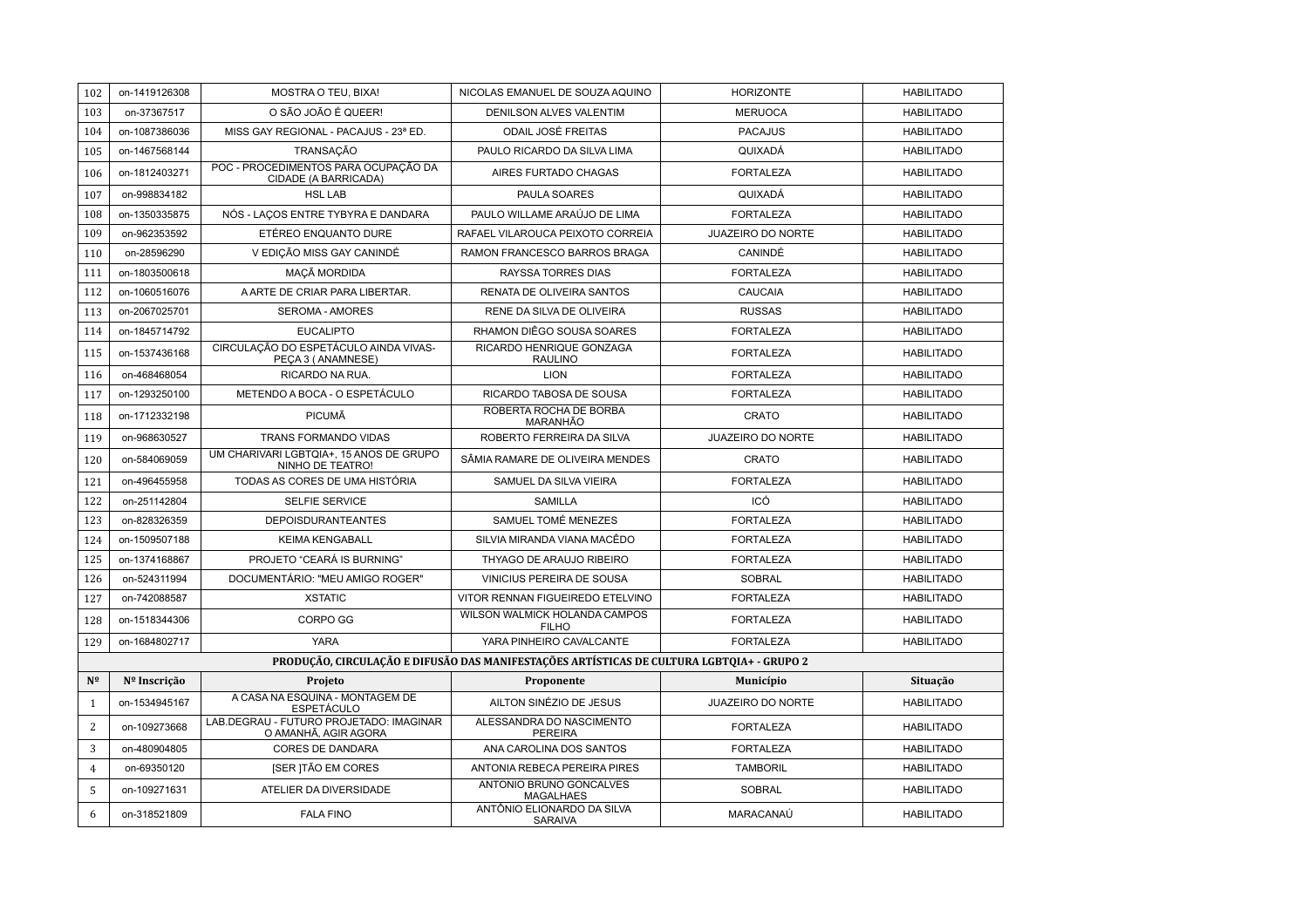| $7\overline{ }$ | on-705779934  | FIAPO: O FRAGMENTO SEMEIA A DÚVIDA                                                                                                                                                 | ANTONIO JARBAS LOPES PEREIRA                     | <b>FORTALEZA</b>   | <b>HABILITADO</b> |
|-----------------|---------------|------------------------------------------------------------------------------------------------------------------------------------------------------------------------------------|--------------------------------------------------|--------------------|-------------------|
| 8               | on-821308209  | II EDICÃO DO PAPO DIVERSO: ENTRE NA RODA<br>DA DIVERSIDADE                                                                                                                         | ANTONIO NILBERTO GONCALVES DE<br><b>OLIVEIRA</b> | <b>TAUÁ</b>        | <b>HABILITADO</b> |
| $\mathbf{Q}$    | on-861305893  | SER'TÃO' TRAVESTI - DA PESQUISA À CRIAÇÃO<br>DO ESPETÁCULO                                                                                                                         | ANTONIO SIMÃO CAVALCANTE                         | BANABUIÚ           | <b>HABILITADO</b> |
| 10              | on-1751466930 | MINHA CASA ARDENDO EM MIM                                                                                                                                                          | AYLA LEMOS PEREIRA                               | <b>FORTALEZA</b>   | <b>HABILITADO</b> |
| 11              | on-1912825734 | ALÔ! ALÔ! EU SOU GENTE!                                                                                                                                                            | BRENNO MEDEIROS OLIVEIRA                         | <b>FORQUILHA</b>   | <b>HABILITADO</b> |
| 12              | on-1928215044 | ESCRITAS VULCÂNICAS: DE UMA LITERATURA<br><b>SUBVERSIVA</b>                                                                                                                        | <b>BRUNA SANTOS SILVA</b>                        | <b>FORTALEZA</b>   | <b>HABILITADO</b> |
| 13              | on-1503689314 | <b>ARMADO</b>                                                                                                                                                                      | CAIO CIRIACO LIMA                                | CAMOCIM            | <b>HABILITADO</b> |
| 14              | on-334433564  | FESTIVAL MEL GOMES DE ARTE E CULTURA                                                                                                                                               | CARLOS DANIEL DE JESUS LEITE                     | CAUCAIA            | <b>HABILITADO</b> |
| 15              | on-218114836  | AWO ARA: A POESIA IMAGÉTICA DOS CORPOS<br>NEGROS LGBTQIA+                                                                                                                          | CECILIA MARIA FERREIRA PATRICIO                  | <b>RUSSAS</b>      | <b>HABILITADO</b> |
| 16              | on-205413451  | <b>BLUR</b>                                                                                                                                                                        | CICERA DA PENHA MENDES RIBEIRO                   | CRATO              | <b>HABILITADO</b> |
| 17              | on-1560684317 | MISS GAY CANINDÉ: RESISTÊNCIA E<br>VISIBILIDADE!                                                                                                                                   | CLEMILSON RAQUEL COSTA                           | CANINDÉ            | <b>HABILITADO</b> |
| 18              | on-1616988564 | PROJETO PEGADAS - MARCAS INVISÍVEIS DA<br>OCUPAÇÃO HUMANA                                                                                                                          | <b>CLEO ADRENALINA</b>                           | <b>TIANGUÁ</b>     | <b>HABILITADO</b> |
| 19              | on-2026976785 | TRIBUTO AO MISS GAY CAUCAIA: " XXVI ANOS,<br>UMA TRAJETÓRIA DE LUTA PELA DIVERSIDADE"                                                                                              | COSMO DO NASCIMENTO LIMA FILHO                   | <b>CAUCAIA</b>     | <b>HABILITADO</b> |
| 20              | on-25450303   | PROJETO DE CRIAÇÃO E INTERVENÇÃO<br>ARTÍSTICA - O DISCURSO DA PELE                                                                                                                 | DAVI DE OLIVEIRA SANTOS                          | <b>FORTALEZA</b>   | <b>HABILITADO</b> |
| 21              | on-1283873878 | MODA, FIGURINO E SOCIEDADE NO MISS GAY<br><b>GLAMOUR VILA MANOEL SÁTIRO</b>                                                                                                        | DIEGO FREIRE DA SILVA                            | <b>FORTALEZA</b>   | <b>HABILITADO</b> |
| 22              | on-329450356  | ARCO-ÍRIS- UM CÉU DE HISTÓRIAS COLORIDAS                                                                                                                                           | EDIVALDO BATISTA DA SILVA                        | <b>FORTALEZA</b>   | <b>HABILITADO</b> |
| 23              | on-2014073582 | <b>NOSSAS FAMÍLIAS EXISTEM</b>                                                                                                                                                     | EDJANE MOREIRA DOS SANTOS                        | MARACANAÚ          | <b>HABILITADO</b> |
| 24              | on-280050700  | RAINBOW UM ARCO-ÍRIS NO CÉU DO GRANDE<br><b>BOM JARDIM</b>                                                                                                                         | LAYZA CHANELLY D' MONTERAY                       | <b>FORTALEZA</b>   | <b>HABILITADO</b> |
| 25              | on-1044329654 | PROGRAMA DE PRODUÇÃO CULTURAL PARA<br>ARTISTAS DISSIDENTES - CRIAÇÃO<br>MULTIPLATAFORMA PARA PROMOÇÃO DE<br>ACESSO AO CENÁRIO DA ARTE PARA ARTISTAS<br>LGBQIA+ - PRODUÇÃO CULTURAL | EUDO ARAÚJO JÚNIOR                               | <b>FORTALEZA</b>   | <b>HABILITADO</b> |
| 26              | on-1759922068 | JANGO JEZEBEL - ONDE ESTAVAM AS<br>TRAVESTIS NA DITADURA?                                                                                                                          | <b>HELENA DANTAS VIEIRA</b>                      | <b>FORTALEZA</b>   | <b>HABILITADO</b> |
| 27              | on-132999716  | <b>AVESSO</b>                                                                                                                                                                      | FRANCISCO ANDERSON MORAIS ARES                   | <b>SOBRAL</b>      | <b>HABILITADO</b> |
| 28              | on-1428125800 | DIVERSIDADE E CIDADANIA NO VALE DO<br><b>CURTUME</b>                                                                                                                               | FRANCISCO FLÁVIO GOMES DIOGO                     | <b>NOVA RUSSAS</b> | <b>HABILITADO</b> |
| 29              | on-1293814831 | "CORPOS COLORIDOS"                                                                                                                                                                 | FRANCISCO JOSÉ SANTOS DA SILVA                   | <b>TRAIRI</b>      | <b>HABILITADO</b> |
| 30              | on-1208770781 | MEMORIAL DE VIVÊNCIA                                                                                                                                                               | FRANCISCO KAIO ALVES DA SILVA                    | <b>FORTALEZA</b>   | <b>HABILITADO</b> |
| 31              | on-1718682304 | ILUMINADOS DO SÃO JOÃO, II EDIÇÃO                                                                                                                                                  | FRANCISCO ROBSON ALVES DE SOUSA                  | CANINDÉ            | <b>HABILITADO</b> |
| 32              | on-1104105218 | DESOBEDIÊNCIA - NARRATIVAS DISSIDENTES                                                                                                                                             | <b>GABRIEL DE SOUSA MONTEIRO</b>                 | <b>FORTALEZA</b>   | <b>HABILITADO</b> |
| 33              | on-1578788372 | MOSTRA ELUS- I FESTIVAL DE MUSICA AUTORAL<br>LGBTQIA+ DO CEARÁ                                                                                                                     | <b>GABRIELA MENDES BARROS</b>                    | <b>FORTALEZA</b>   | <b>HABILITADO</b> |
| 34              | on-1893624713 | O MUNDO COLORIDO DA TV WEB ARTE DE AMAR                                                                                                                                            | GEORGE LOUIS PAIVA DE SÓSA                       | <b>FORTALEZA</b>   | <b>HABILITADO</b> |
| 35              | on-1282572109 | ATIRASTE UMA PEDRA CIRCULAÇÃO                                                                                                                                                      | <b>GERLYARA OLIVEIRA DE SOUSA</b>                | <b>FORTALEZA</b>   | <b>HABILITADO</b> |
| 36              | on-1826165368 | GRAVAÇÃO DE EP E VISUALIZERS - GETÚLIO<br><b>ABELHA</b>                                                                                                                            | <b>GETÚLIO CAVALCANTE LEITE FILHO</b>            | <b>FORTALEZA</b>   | <b>HABILITADO</b> |
| 37              | on-1671586218 | CULTURA LGBTQIA+: UMA NARRATIVA ATRAVÉS<br>DA PINTURA CORPORAL                                                                                                                     | HALISSON RODRIGUES DA SILVA                      | <b>FORTALEZA</b>   | <b>HABILITADO</b> |
| 38              | on-111306927  | <b>PRAZER</b>                                                                                                                                                                      | <b>HAMILTON PAIVA SALES</b>                      | <b>FORTALEZA</b>   | <b>HABILITADO</b> |
| 39              | on-802508203  | DAYDREAMING                                                                                                                                                                        | ILYA BORGES DOS REIS E CAVALCANTE                | <b>EUSÉBIO</b>     | <b>HABILITADO</b> |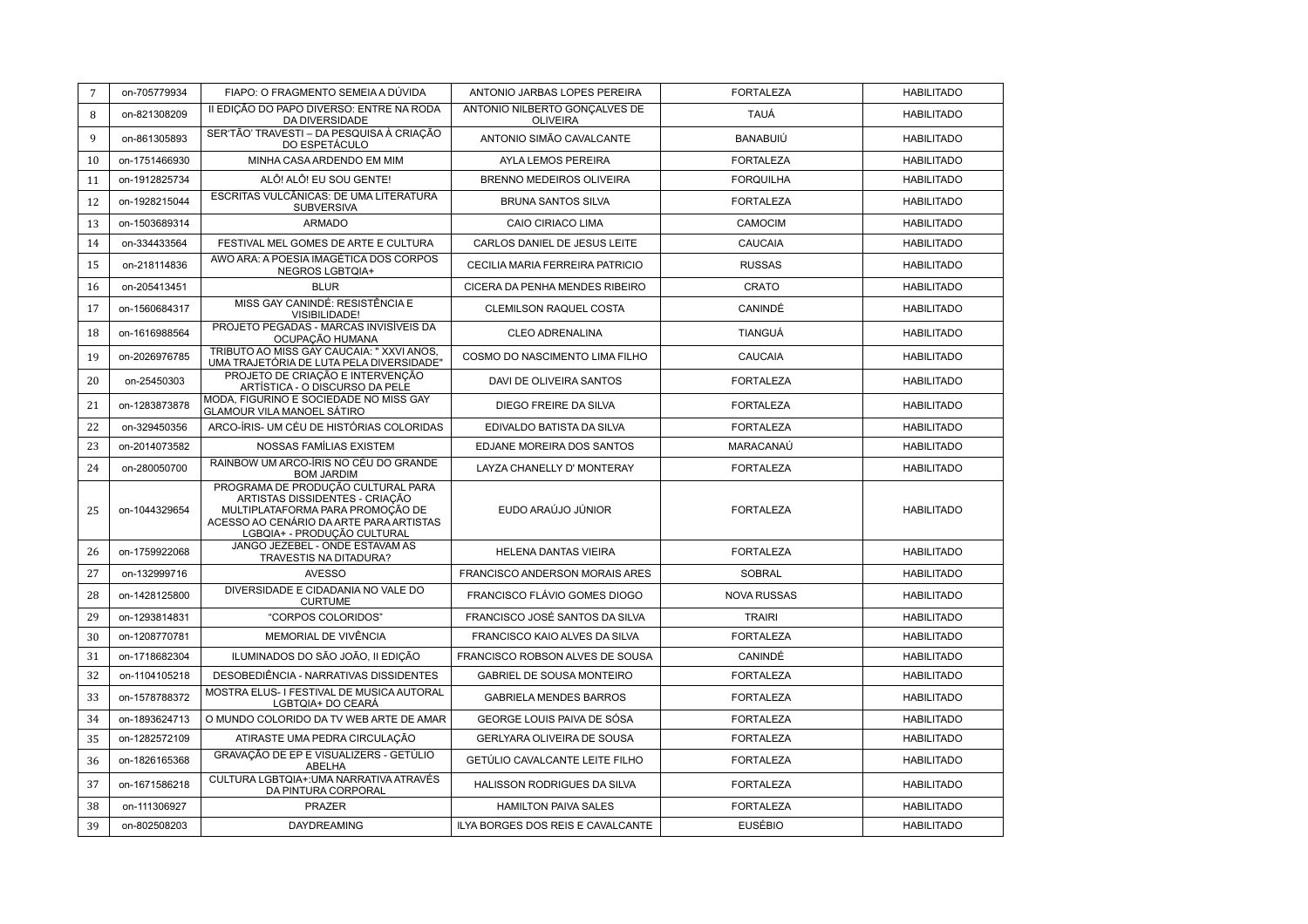| 40 | on-1624658114 | LAVANDERIA                                                                                                               | ISABEL AZEVEDO DE ARAUJO                         | <b>FORTALEZA</b>         | <b>HABILITADO</b> |
|----|---------------|--------------------------------------------------------------------------------------------------------------------------|--------------------------------------------------|--------------------------|-------------------|
| 41 | on-559225567  | BIXA-POSTAL: TRANS-PASSANDO A OCUPAÇÃO<br>LGBTQIA+ EM FORTALEZA.                                                         | <b>ISABELLA ALMEIDA FERNANDES</b>                | <b>FORTALEZA</b>         | <b>HABILITADO</b> |
| 42 | on-235689963  | RESIDÊNCIA DE ESTÉTICAS DISSIDENTES EM<br>ARTE CONTEMPORÂNEA                                                             | <b>ISADORA RAVENA TEIXEIRA DA SILVA</b>          | <b>FORTALEZA</b>         | <b>HABILITADO</b> |
| 43 | on-1934185177 | TRANSFOLCLORE-SE: LENDAS E CANTOS                                                                                        | JAIR MARIANO GONCALVES                           | <b>FORTALEZA</b>         | <b>HABILITADO</b> |
| 44 | on-321212904  | I FESTIVAL ARTE. CULTURA E DIVERSIDADE EM<br>TODA PARTE.                                                                 | JANDER DE OLIVEIRA ALEXANDRE                     | <b>MORADA NOVA</b>       | <b>HABILITADO</b> |
| 45 | on-932794916  | ARTIGO 233: SIGILO                                                                                                       | JOÃO GABRIEL RAMOS NETO                          | <b>FORTALEZA</b>         | <b>HABILITADO</b> |
| 46 | on-1139957187 | <b>TODES DIGITAL</b>                                                                                                     | JOÃO HENRIQUE VIANA DE SOUSA                     | <b>FORTALEZA</b>         | <b>HABILITADO</b> |
| 47 | on-1960077094 | RE-FOCO                                                                                                                  | JOÃO PAULO DE OLIVEIRA LIMA                      | <b>FORTALEZA</b>         | <b>HABILITADO</b> |
| 48 | on-1116230240 | I CONCURSO ONLINE DE DESTAQUES JUNINOS<br>LGBT DE JUAZEIRO DO NORTE                                                      | JOÃO PAULO RODRIGUES DOS SANTOS                  | <b>JUAZEIRO DO NORTE</b> | <b>HABILITADO</b> |
| 49 | on-666445248  | AVE EVA - VIDEOPERFORMANCES EM BUSCA<br>PELA VALORIZAÇÃO DO AUTOPRESTÍGIO E DOS<br>VOOS DE ARTISTAS DISSIDENTES NO CEARÁ | <b>JOCASTA</b>                                   | <b>FORTALEZA</b>         | <b>HABILITADO</b> |
| 50 | on-177939944  | CONCURSO RAINHA G CAIPIRA MARANGUAPE<br>2022-3ª EDICÃO                                                                   | <b>JOICY MOURA COSTA</b>                         | <b>MARANGUAPE</b>        | <b>HABILITADO</b> |
| 51 | on-191316884  | <b>ESCOLA LIVRE</b>                                                                                                      | JOSÉ ARNALDO TAVARES DA SILVA                    | QUIXADÁ                  | <b>HABILITADO</b> |
| 52 | on-1497826760 | <b>AUGUSTO</b>                                                                                                           | JOSÉ HELIONIO SOARES CALOU FILHO                 | <b>CRATO</b>             | <b>HABILITADO</b> |
| 53 | on-542778835  | <b>DESAQUENDA</b>                                                                                                        | JOSÉ HENRIQUE EDMILSON SOUZA<br><b>FREITAS</b>   | <b>FORTALEZA</b>         | <b>HABILITADO</b> |
| 54 | on-1768637142 | JUNINA NOSSA TERRA, NOSSA CULTURA!                                                                                       | <b>SARITA</b>                                    | <b>FORTALEZA</b>         | <b>HABILITADO</b> |
| 55 | on-552105359  | TRANSVERSAL I ENCONTRO DE TODAS AS<br><b>TRIBOS</b>                                                                      | JOSÉ RÉGYS GOMES DO NASCIMENTO                   | <b>MARANGUAPE</b>        | <b>HABILITADO</b> |
| 56 | on-37123173   | " ROLÊ DA DIVERSIDADE DO BAIRRO ELLERY-<br>DIREITO E ACOLHIMENTO COM ARTE"                                               | JULIANNA FIRMINO LIMA                            | <b>FORTALEZA</b>         | <b>HABILITADO</b> |
| 57 | on-1002053486 | LIVRO: ÍSIS, COMO UM ESTADO DE ESPÍRITO                                                                                  | <b>KAMILIS</b>                                   | LIMOEIRO DO NORTE        | <b>HABILITADO</b> |
| 58 | on-643897899  | ARTE DE TODXS NÓS                                                                                                        | KAYO FILIPE ALVES DA SILVA                       | <b>NOVA OLINDA</b>       | <b>HABILITADO</b> |
| 59 | on-1932077984 | POÉTICAS DO CORPO: LITERATURA E<br><b>RESISTÊNCIA</b>                                                                    | <b>LARISSA TEIXEIRA MORAES DE</b><br>VASCONCELOS | <b>FORTALEZA</b>         | <b>HABILITADO</b> |
| 60 | on-2114197084 | MOSTRA ITINERANTE DE CINEMA TRANS<br><b>AFETIVO</b>                                                                      | LAYLA RODRIGUES COSTA                            | <b>FORTALEZA</b>         | <b>HABILITADO</b> |
| 61 | on-78541256   | AQUI POSSO SER VIADO                                                                                                     | <b>LEANDRO SARAIVA SENA</b>                      | <b>HIDROLÂNDIA</b>       | <b>HABILITADO</b> |
| 62 | on-696910546  | DE BURRA PRETA A RAIMUNDO: ITINERÁRIO DE<br>UMA HISTÓRIA SOTERRADA.                                                      | LUCAS VINÍCIUS DA SILVA LIMEIRA                  | <b>FORTALEZA</b>         | <b>HABILITADO</b> |
| 63 | on-12340961   | DOCUMENTÁRIO: TRANSJUNINA: ARTE E VIDAS<br>TRANS NO SÃO JOÃO DO CEARÁ                                                    | LUCIEUDO CHAVES DE SOUSA                         | <b>FORTALEZA</b>         | <b>HABILITADO</b> |
| 64 | on-445133330  | <b>SALVE RAINHA</b>                                                                                                      | LÚCIO FLÁVIO GONDIM DA SILVA                     | <b>FORTALEZA</b>         | <b>HABILITADO</b> |
| 65 | on-794581981  | LEO E ARIELLY VÃO TER UM BEBÊ -<br>DOCUMENTÁRIO EXPERIMENTAL SOBRE UMA<br>GESTAÇÃO DE UM CASAL TRANSCENTRADO             | LUÍS FERNANDO FERREIRA GOMES                     | <b>FORTALEZA</b>         | <b>HABILITADO</b> |
| 66 | on-450893735  | <b>DIVINA</b>                                                                                                            | MARCELLO EMILIANO PEREIRA GIRÃO                  | <b>MORADA NOVA</b>       | <b>HABILITADO</b> |
| 67 | on-174678201  | <b>DIVAS VINTAGE</b>                                                                                                     | MARCELO HORTÊNCIO DE MEDEIROS                    | <b>FORTALEZA</b>         | <b>HABILITADO</b> |
| 68 | on-1076255848 | ALÉM DO ARCO ÍRIS                                                                                                        | MARCIO GLEICE MATEUS ALVES                       | <b>MERUOCA</b>           | <b>HABILITADO</b> |
| 69 | on-1943668848 | <b>REVERÊNCIA</b>                                                                                                        | MARCOS ANDRÉ VIDAL GIRÃO                         | <b>FORTALEZA</b>         | <b>HABILITADO</b> |
| 70 | on-1860374174 | II SEMINÁRIO REGIONAL LGBTQI+SERTÃO DA<br>DIVERSIDADE: FORMAÇÃO, MOVIMENTO E<br><b>CULTURA</b>                           | MARCOS LENNON JUCÁ LOPES                         | <b>ITATIRA</b>           | <b>HABILITADO</b> |
| 71 | on-104078280  | POR QUE OS MENINOS NÃO USAM BATOM?                                                                                       | MARCOS MENEZES MEDEIROS                          | <b>FORTALEZA</b>         | <b>HABILITADO</b> |
| 72 | on-823198384  | I SARAU DAS DIVERSIDADES DE SOBRAL                                                                                       | MARIA CLARA TELES DOURADO DE<br>ARAGÃO           | <b>SOBRAL</b>            | <b>HABILITADO</b> |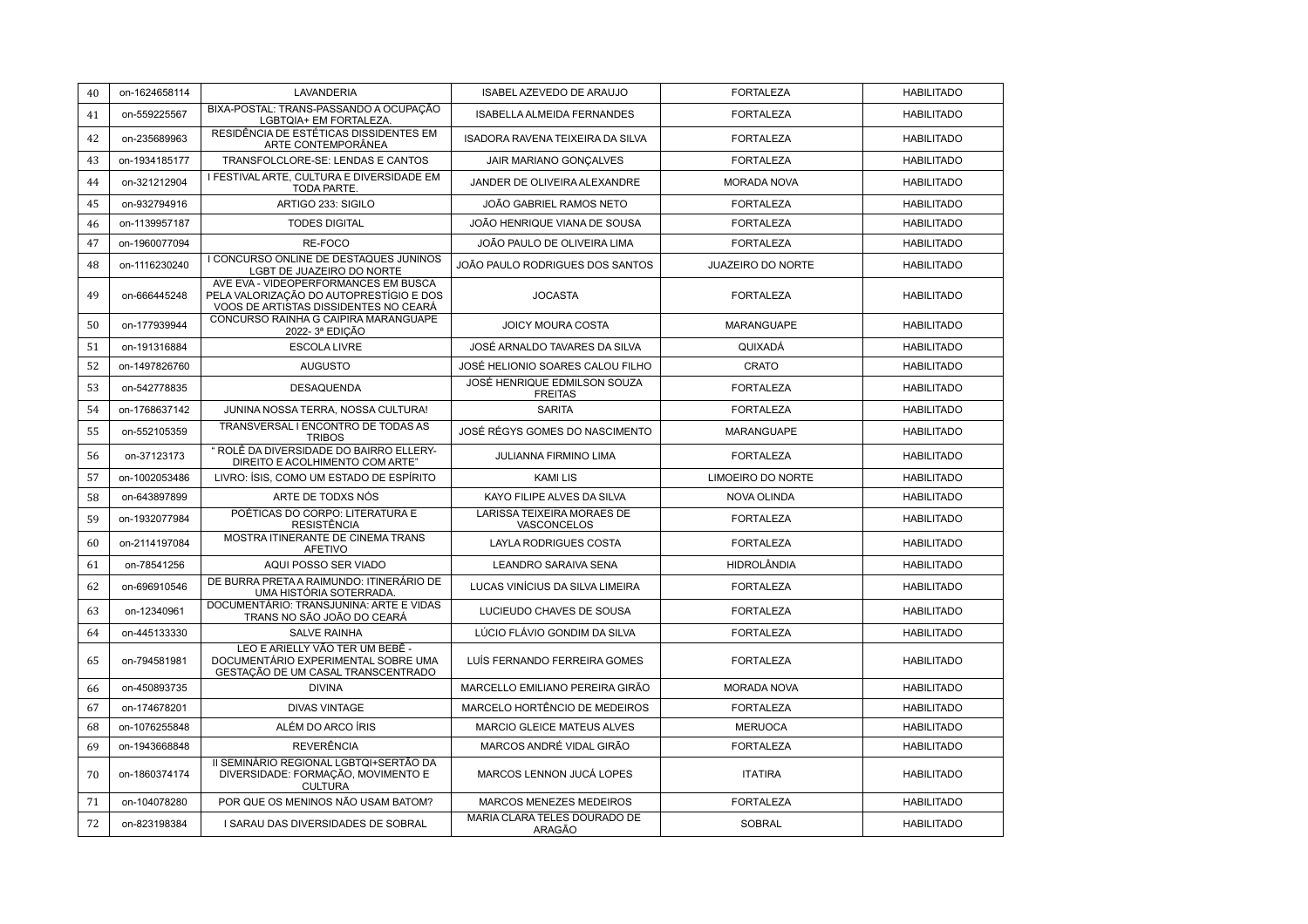| 73 | on-1571977904 | CORAÇÃO NA GARGANTA - ENSAIO PARA FALAR<br><b>DE AFETOS</b>                                                                                                   | MARIA JOAQUINA CARLOS                                | <b>JUAZEIRO DO NORTE</b> | <b>HABILITADO</b> |
|----|---------------|---------------------------------------------------------------------------------------------------------------------------------------------------------------|------------------------------------------------------|--------------------------|-------------------|
| 74 | on-956440757  | <b>CINE CLUBE CIDADANIA</b>                                                                                                                                   | MARILIA GABRIELA FERREIRA DE SOSA                    | <b>FORTALEZA</b>         | <b>HABILITADO</b> |
| 75 | on-1847620827 | <b>PODPOC</b>                                                                                                                                                 | MARLY PEREIRA DA CUNHA                               | <b>FORTALEZA</b>         | <b>HABILITADO</b> |
| 76 | on-1611023950 | LABRYS: A REPRESENTATIVIDADE LÉSBICA NAS<br>HISTÓRIAS EM QUADRINHOS                                                                                           | MILENA FERNANDES CORREIA                             | <b>CAUCAIA</b>           | <b>HABILITADO</b> |
| 77 | on-1052389937 | MUSEU DAS MULHERIDADES                                                                                                                                        | MIRLLA VALNICE CÂMARA DE ARAÚJO                      | <b>FORTALEZA</b>         | <b>HABILITADO</b> |
| 78 | on-783158632  | <b>BANDALHA</b>                                                                                                                                               | MISAEL DOS SANTOS ALVES                              | <b>FORTALEZA</b>         | <b>HABILITADO</b> |
| 79 | on-1095970907 | CAMINHO PERFORMÁTICO URBANO - PELAS<br>MARGENS DA CAPITAL                                                                                                     | NATHÁLIA MOREIRA FIUZA                               | <b>FORTALEZA</b>         | <b>HABILITADO</b> |
| 80 | on-1368852572 | DIVERSIDADE SE APRENDE DESDE A INFÂNCIA                                                                                                                       | PAULA YEMANJÁ SILVA TORRES                           | <b>FORTALEZA</b>         | <b>HABILITADO</b> |
| 81 | on-178141601  | PURPURINADAS - 4ª TEMPORADA                                                                                                                                   | <b>LETICIA BRAGA</b>                                 | <b>FORTALEZA</b>         | <b>HABILITADO</b> |
| 82 | on-332494761  | <b>LITERATURA EM IMAGENS</b>                                                                                                                                  | PEDRO HENRIQUE GONCALVES DA<br><b>SILVA</b>          | <b>FORTALEZA</b>         | <b>HABILITADO</b> |
| 83 | on-1950644271 | CAIO E LÉO - 20 ANOS                                                                                                                                          | RAFAEL MARTINS DE OLIVEIRA                           | <b>FORTALEZA</b>         | <b>HABILITADO</b> |
| 84 | on-1241592882 | AMEM AS BIXAS E AS TRAVAS TAMBÉM                                                                                                                              | RAFAEL SOUSA SILVA                                   | <b>FORTALEZA</b>         | <b>HABILITADO</b> |
| 85 | on-615673620  | TRANSEDUCAÇÃO & ARTE: IR ALÉM, IR À TODES<br>- AÇÕES ARTÍSTICAS E CULTURAIS PARA O<br>ENFRENTAMENTO DAS OPRESSÕES À<br>DIVERSIDADE, AO GÊNERO E À SEXUALIDADE | RAIMUNDO ATERLANE PEREIRA<br><b>MARTINS</b>          | <b>PACOTI</b>            | <b>HABILITADO</b> |
| 86 | on-41824901   | CICLOS DE TRANSFORMAÇÃO: OFICINA E ATELIÊ<br>DE CRIAÇÃO DE MODA SUSTENTÁVEL E<br>DIVERSIDADE DE GÊNERO                                                        | RANGEL COSTA MESSIAS                                 | <b>FORTALEZA</b>         | <b>HABILITADO</b> |
| 87 | on-1885013115 | <b>VER A RUA</b>                                                                                                                                              | REGINALDO ALMEIDA DA SILVA                           | <b>PACATUBA</b>          | <b>HABILITADO</b> |
| 88 | on-543769791  | BÁRBARA!                                                                                                                                                      | RODRIGO FERREIRA DE SOUSA                            | <b>FORTALEZA</b>         | <b>HABILITADO</b> |
| 89 | on-697767974  | EP (DES)EQUILÍBRIO                                                                                                                                            | SAMUEL CORDEIRO DE SOUSA                             | <b>CAUCAIA</b>           | <b>HABILITADO</b> |
| 90 | on-942885979  | ATRAVESSADA POR AGULHAS - DEBATES<br>COREOGRÁFICOS SOBRE A RELAÇÃO<br>INSTITUCIONAL CORPO-BICHA E CIDADE A<br>PARTIR DA DANCA SOBRE SALTOS.                   | SERGIO ROBERTO CAVALCANTI DE<br><b>MIRANDA FILHO</b> | <b>FORTALEZA</b>         | <b>HABILITADO</b> |
| 91 | on-1158313385 | AS CARTAS QUE EU NÃO MANDEI(PARA O MEU<br>EU MENINE)                                                                                                          | SUZANA FIGUEIRA SILVA                                | <b>FORTALEZA</b>         | <b>HABILITADO</b> |
| 92 | on-816459051  | LIVRO: "PORTA ABERTA"                                                                                                                                         | TATYANA MAIA HONÓRIO                                 | <b>BARBALHA</b>          | <b>HABILITADO</b> |
| 93 | on-1195271780 | PROJETO BEZERRO                                                                                                                                               | <b>THALISON DOS SANTOS</b>                           | <b>FORTALEZA</b>         | <b>HABILITADO</b> |
| 94 | on-685269340  | PROJETO HEIDRUN                                                                                                                                               | TIAGO MARQUES CAVALCANTE DA<br><b>FONTOURA</b>       | <b>FORTALEZA</b>         | <b>HABILITADO</b> |
| 95 | on-791966214  | JANGURUSSU DA DIVERSIDADE                                                                                                                                     | TONY MARLY ALVES DA SILVA                            | <b>FORTALEZA</b>         | <b>HABILITADO</b> |
| 96 | on-2023507153 | CINECLUBE - DO QUERER                                                                                                                                         | VICTOR HUGO LEITE DE ARAÚJO                          | <b>FORTALEZA</b>         | <b>HABILITADO</b> |
| 97 | on-1696533810 | DIVERSOCAST 85                                                                                                                                                | <b>VINICIUS LIMA DE ALMEIDA</b>                      | <b>FORTALEZA</b>         | <b>HABILITADO</b> |
| 98 | on-1967325612 | FABULACÃO E LINGUAGENS MINORITÁRIAS                                                                                                                           | WESLEY MAGALHÃES VIANA                               | <b>FORTALEZA</b>         | <b>HABILITADO</b> |

|    | LISTA DE INABILITADOS     |                 |                        |                  |                                                                                                             |  |  |
|----|---------------------------|-----------------|------------------------|------------------|-------------------------------------------------------------------------------------------------------------|--|--|
|    | MEMÓRIA CULTURAL LGBTOIA+ |                 |                        |                  |                                                                                                             |  |  |
| Nº | Nº Inscrição              | Projeto         | Proponente             | Município        | Motivo da Inabilitação                                                                                      |  |  |
|    | on-1724651896             | PODCAST COMVIDA | ELIDIANA CUNHA DE LIMA | <b>FORTALEZA</b> | Descumprimento do Ficha<br>técnica (com nome, função e<br>breve currículo dos<br>integrantes) (obrigatório) |  |  |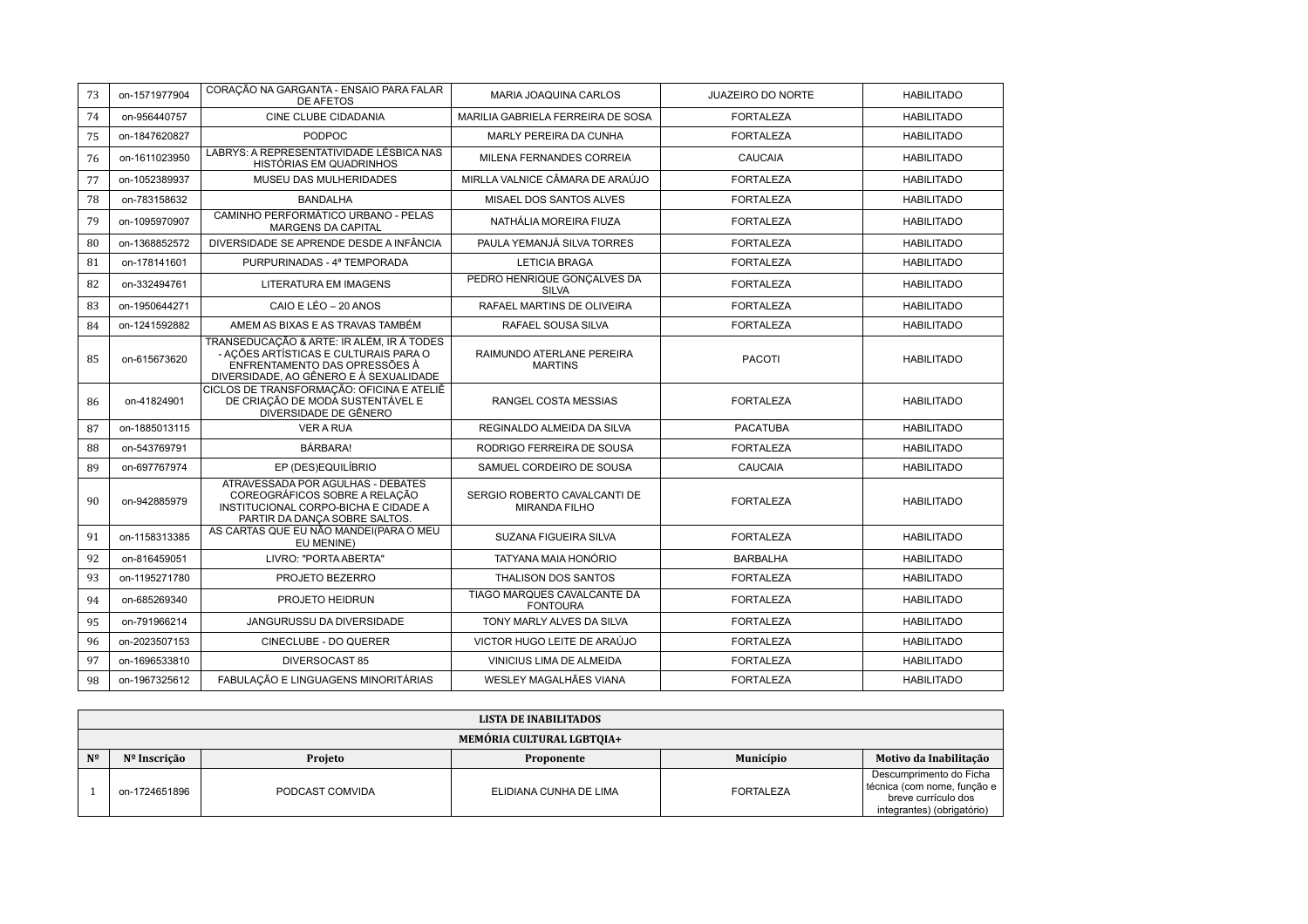| $\overline{2}$ | on-1445867495                                                                             | RHAYSSA TERCEIRÃO: UMA HISTÓRIA DE<br><b>RESISTÊNCIA</b>                                                                                      | EMANUEL DE SOUSA ARAUJO             | <b>TAMBORIL</b>    | Descumprimento do<br>Comprovante de endereço<br>atualizado nos últimos 3<br>meses (obrigatório)                                                                                                  |  |  |  |
|----------------|-------------------------------------------------------------------------------------------|-----------------------------------------------------------------------------------------------------------------------------------------------|-------------------------------------|--------------------|--------------------------------------------------------------------------------------------------------------------------------------------------------------------------------------------------|--|--|--|
| 3              | on-1502440808                                                                             | PROJETO: MISS GAY CRISTAL DE FORTALEZA                                                                                                        | <b>INGRID KAIANNY DOS SANTOS</b>    | <b>FORTALEZA</b>   | Descumprimento do Ficha<br>técnica (com nome, função e<br>breve currículo dos<br>integrantes) (obrigatório)                                                                                      |  |  |  |
| 4              | on-226457334                                                                              | <b>BRUTA FLOR</b>                                                                                                                             | JOSÉ EDSON CÃNDIDO ALVES            | <b>FORTALEZA</b>   | Descumprimento do<br>Comprovante de endereço<br>atualizado nos últimos 3<br>meses (obrigatório)                                                                                                  |  |  |  |
|                | PRODUÇÃO, CIRCULAÇÃO E DIFUSÃO DAS MANIFESTAÇÕES ARTÍSTICAS DE CULTURA LGBTOIA+ - GRUPO 1 |                                                                                                                                               |                                     |                    |                                                                                                                                                                                                  |  |  |  |
| Nº             | Nº Inscrição                                                                              | Projeto                                                                                                                                       | Proponente                          | Município          | Motivo da Inabilitação                                                                                                                                                                           |  |  |  |
| $\mathbf{1}$   | on-705581635                                                                              | AS VEZES A VIDA ATÉ PARECE UMA FESTA                                                                                                          | ANDRÉ LUIS PEREIRA DA SILVA         | <b>FORTALEZA</b>   | Descumprimento do Ações<br>de Acessibilidade                                                                                                                                                     |  |  |  |
| $\overline{2}$ | on-1986867454                                                                             | ANIMAQUEER - O TEATRO DE BONECOS E A<br><b>ARTE QUEER</b>                                                                                     | <b>LOBOLALOBA</b>                   | <b>FORTALEZA</b>   | Descumprimento do<br>Declaração de residência<br>(caso o comprovante de<br>residência seja em nome de<br>terceiros)                                                                              |  |  |  |
| 3              | on-756297915                                                                              | 3ª PARADA LGBT DE ITATIRA                                                                                                                     | FRANCISCO WESLEY CARLOS SALES       | <b>ITATIRA</b>     | Descumprimento do<br>Comprovante de endereco<br>atualizado nos últimos 3<br>meses (obrigatório)                                                                                                  |  |  |  |
| $\overline{4}$ | on-1915124442                                                                             | <b>ALQUIMIA</b>                                                                                                                               | JOÃO PEDRO GUERRA DE MELO           | <b>FORTALEZA</b>   | Descumprimento do Ficha<br>técnica (com nome, função e<br>breve currículo dos<br>integrantes) (obrigatório)                                                                                      |  |  |  |
| 5              | on-1380062715                                                                             | TEMPORADA DO PROGRAMA FÉ, CAFÉ E AXÉ - A<br>IDENTIDADE DE GÊNERO NOS TERREIROS.                                                               | JOSÉ HENRIQUE DE SOUSA DOS ANJOS    | <b>FORTALEZA</b>   | Descumprimento do RG e<br>CPF (obrigatório)                                                                                                                                                      |  |  |  |
| 6              | on-2110208321                                                                             | SOU EU                                                                                                                                        | LUKAS NÓBREGA DA COSTA              | <b>FORTALEZA</b>   | Descumprimento do<br>Declaração de residência<br>(caso o comprovante de<br>residência seja em nome de<br>terceiros)                                                                              |  |  |  |
| $\overline{7}$ | on-781779354                                                                              | <b>REVOADA</b>                                                                                                                                | MARIA DE FÁTIMA DE FREITAS DA SILVA | QUIXERAMOBIM       | Descumprimento do<br>Comprovante de endereço<br>atualizado nos últimos 3<br>meses (obrigatório)                                                                                                  |  |  |  |
| 8              | on-604124808                                                                              | NOSSAS CORPAS LGBTQIA+ PODEM BRINCAR: II<br>MATANÇA DO BUMBA MEU BOI CANARINHO                                                                | <b>HESSE SANTANA</b>                | <b>FORTALEZA</b>   | Descumprimento do Ficha<br>técnica (com nome, função e<br>breve currículo dos<br>integrantes) (obrigatório)                                                                                      |  |  |  |
| $\mathbf{Q}$   | on-1577542633                                                                             | ELAS, PRESENTE! (WEB SÉRIE)                                                                                                                   | MARIETA RIOS NOGUEIRA DE FREITAS    | <b>PINDORETAMA</b> | Descumprimento:<br>Comprovante de endereço<br>atualizado nos últimos 3<br>meses (obrigatório),<br>Declaração de residência<br>(caso o comprovante de<br>residência seja em nome de<br>terceiros) |  |  |  |
| 10             | on-493638934                                                                              | VIDAS EM LUTA NOS TERREIROS: "FECHEM OS<br>CORPOS" CONTRA LGBTFOBIA E "ABRAM OS<br>CAMINHOS" PARA A TOLERÂNCIA RELIGIOSA NA<br><b>UMBANDA</b> | <b>MARILYN KAY NATIONS</b>          | <b>FORTALEZA</b>   | Descumprimento do Currículo<br>com histórico de<br>atuação artístico e/ou cultural<br>nos últimos 02 (dois) anos<br>(obrigatório)                                                                |  |  |  |
| 11             | on-1290299527                                                                             | MALDITA INQUISIÇÃO                                                                                                                            | SAFRA BOHEME                        | CAMOCIM            | Descumprimento do Currículo<br>com histórico de<br>atuação artístico e/ou cultural<br>nos últimos 02 (dois) anos<br>(obrigatório)                                                                |  |  |  |
|                |                                                                                           |                                                                                                                                               |                                     |                    |                                                                                                                                                                                                  |  |  |  |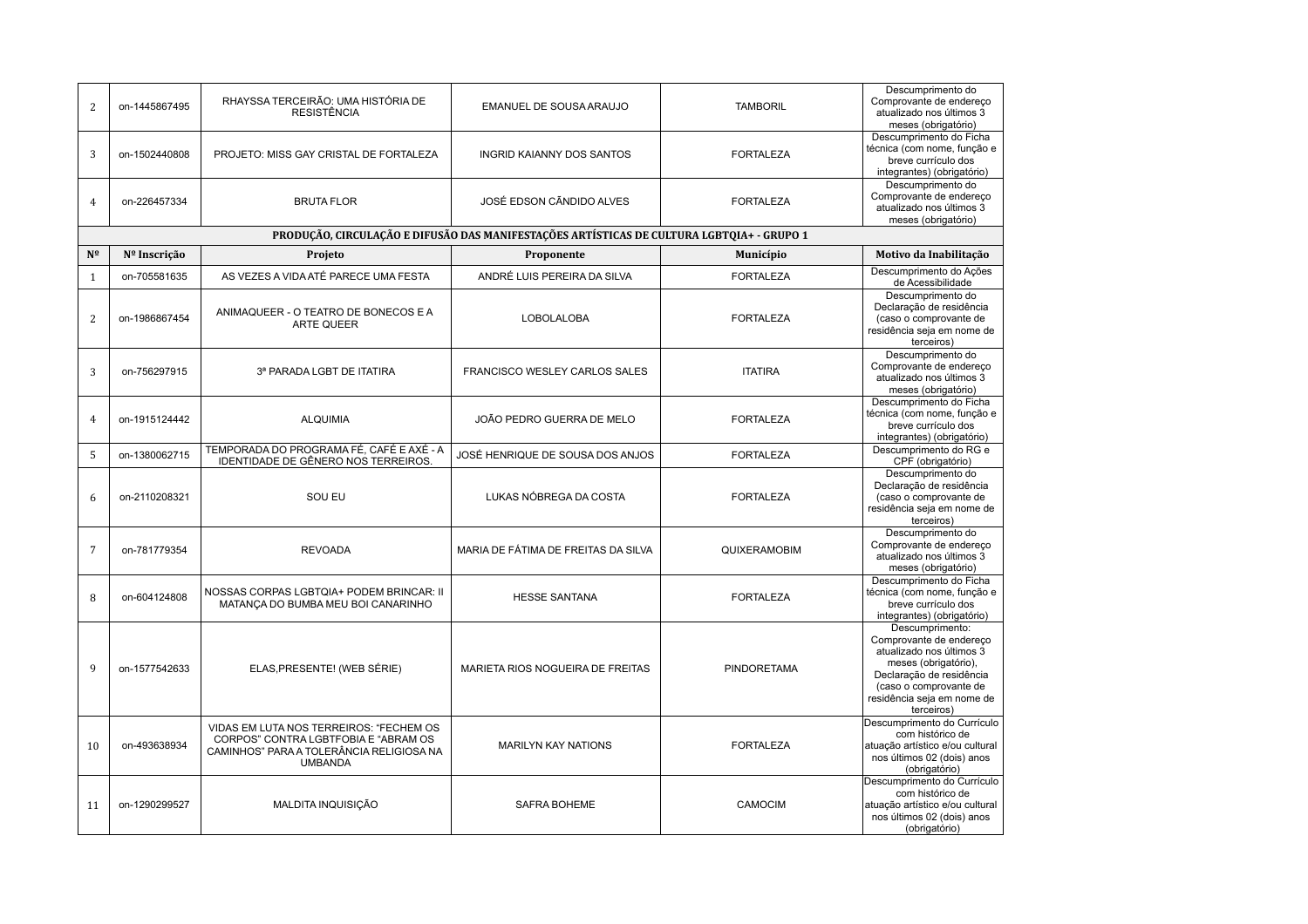| 12             | on-1573194515                                                                             | A CENA TEATRAL LGBTQIA+ NO SERTÃO<br>CENTRAL                                                                                                    | THIAGO LOPES LESSA                | QUIXADÁ                  | Descumprimento do<br>Comprovante de endereço<br>atualizado nos últimos 3<br>meses (obrigatório)                                                                                                                                    |  |  |  |  |
|----------------|-------------------------------------------------------------------------------------------|-------------------------------------------------------------------------------------------------------------------------------------------------|-----------------------------------|--------------------------|------------------------------------------------------------------------------------------------------------------------------------------------------------------------------------------------------------------------------------|--|--|--|--|
|                | PRODUÇÃO, CIRCULAÇÃO E DIFUSÃO DAS MANIFESTAÇÕES ARTÍSTICAS DE CULTURA LGBTQIA+ - GRUPO 2 |                                                                                                                                                 |                                   |                          |                                                                                                                                                                                                                                    |  |  |  |  |
| N <sup>o</sup> | Nº Inscrição                                                                              | Projeto                                                                                                                                         | Proponente                        | Município                | Motivo da Inabilitação                                                                                                                                                                                                             |  |  |  |  |
| $\mathbf{1}$   | on-76696880                                                                               | DANÇAS DE ENFRENTAMENTO                                                                                                                         | ALYSSON AMANCIO DE SOUZA          | <b>JUAZEIRO DO NORTE</b> | Descumprimento do Ficha<br>técnica (com nome, função e<br>breve currículo dos<br>integrantes) (obrigatório)                                                                                                                        |  |  |  |  |
| $\overline{2}$ | on-1547897874                                                                             | CONCURSO DA ESCOLHA DA RAINHA G -<br>LITORAL LESTE 2022                                                                                         | LETICIA ANDRADE                   | <b>CASCAVEL</b>          | Descumprimento do RG e<br>CPF (obrigatório)                                                                                                                                                                                        |  |  |  |  |
| 3              | on-2036745586                                                                             | OFICINA BRECHÁ - MODA SUSTENTÁVEL                                                                                                               | ANTONIO LUIZ DÁRIO BEZERRA        | <b>FORTALEZA</b>         | Descumprimento do Ficha<br>técnica (com nome, função e<br>breve currículo dos<br>integrantes) (obrigatório)                                                                                                                        |  |  |  |  |
| $\overline{4}$ | on-323903701                                                                              | EXPOSIÇÃO 20 ANOS DAS PARADAS PELA<br>DIVERSIDADE SEXUAL DO CEARÁ                                                                               | <b>DEDIANE SOUZA</b>              | <b>FORTALEZA</b>         | Descumprimento: Plano de<br>Ação (Anexo I) (obrigatório)<br>,Ficha técnica (com nome,<br>função e breve currículo dos<br>integrantes) (obrigatório)                                                                                |  |  |  |  |
| 5              | on-626544259                                                                              | FEIRA DE ECONOMIA CRIATIVA + PALCO ABERTO<br>CAUCAIA                                                                                            | FRANCISCA MARIA CASTRO DA PENHA   | CAUCAIA                  | Descumprimento do Ficha<br>técnica (com nome, função e<br>breve currículo dos<br>integrantes) (obrigatório)                                                                                                                        |  |  |  |  |
| $\mathbf{1}$   | on-634074540                                                                              | TODAS ELAS JUNTAS NUM SÓ SER                                                                                                                    | <b>GABRIELA DE CASTRO QUEIROZ</b> | QUIXADÁ                  | Descumprimento do Ficha<br>técnica (com nome, função e<br>breve currículo dos<br>integrantes) (obrigatório)                                                                                                                        |  |  |  |  |
| $\overline{2}$ | on-416169100                                                                              | <b>GOLPES DO ARMÁRIO</b>                                                                                                                        | JONAS LUCAS CHAVES QUEIROZ        | <b>JAGUARIBE</b>         | Descumprimento do<br>Declaração de residência<br>(caso o comprovante de<br>residência seja em nome de<br>terceiros)                                                                                                                |  |  |  |  |
| 3              | on-919551436                                                                              | DISPOSITIVOS, POSSIBILIDADE: 2.(308)                                                                                                            | JOSÉ ENOQUE VIANA DE CASTRO       | <b>FORTALEZA</b>         | Descumprimento: Pessoa<br>física (maior de 18 anos,<br>residente<br>e domiciliada no estado do<br>Ceará) (obrigatório),<br>Comprovante de endereço<br>atualizado nos últimos 3<br>meses (obrigatório), Ações de<br>Acessibilidade  |  |  |  |  |
| $\overline{4}$ | on-629231240                                                                              | I CONCURSO ONLINE DE PASSISTA LGBT DE<br><b>JUAZEIRO DO NORTE.</b>                                                                              | <b>JOSE LUCAS DE ARAUJO</b>       | <b>JUAZEIRO DO NORTE</b> | Descumprimento do Currículo<br>com histórico de<br>atuação artístico e/ou cultural<br>nos últimos 02 (dois) anos<br>(obrigatório)                                                                                                  |  |  |  |  |
| 5              | on-1981170159                                                                             | DIÁLOGOS FORMATIVOS E EDUCACIONAIS<br>URGENTES: A CIRCULAÇÃO E DIFUSÃO DAS<br>MANIFESTAÇÕES ARTÍSTICAS DE CULTURA<br>PARA A COMUNIDADE LGBTQIA+ | MACIEL BOMFIM DO NASCIMENTO       | <b>CRATEÚS</b>           | Descumprimento:<br>Comprovante de endereço<br>atualizado nos últimos 3<br>meses (obrigatório), Plano de<br>Ação (Anexo I) (obrigatório),<br>Ficha técnica (com nome,<br>função e breve currículo dos<br>integrantes) (obrigatório) |  |  |  |  |
| 6              | on-421673268                                                                              | 'PROJETO ARCO-ÍRIS AFIRMAÇÃO CULTURA E<br><b>ARTE</b>                                                                                           | MAIARA COSTA DE SOUZA             | <b>FORTALEZA</b>         | Descumprimento do Currículo<br>com histórico de<br>atuação artístico e/ou cultural<br>nos últimos 02 (dois) anos<br>(obrigatório)                                                                                                  |  |  |  |  |